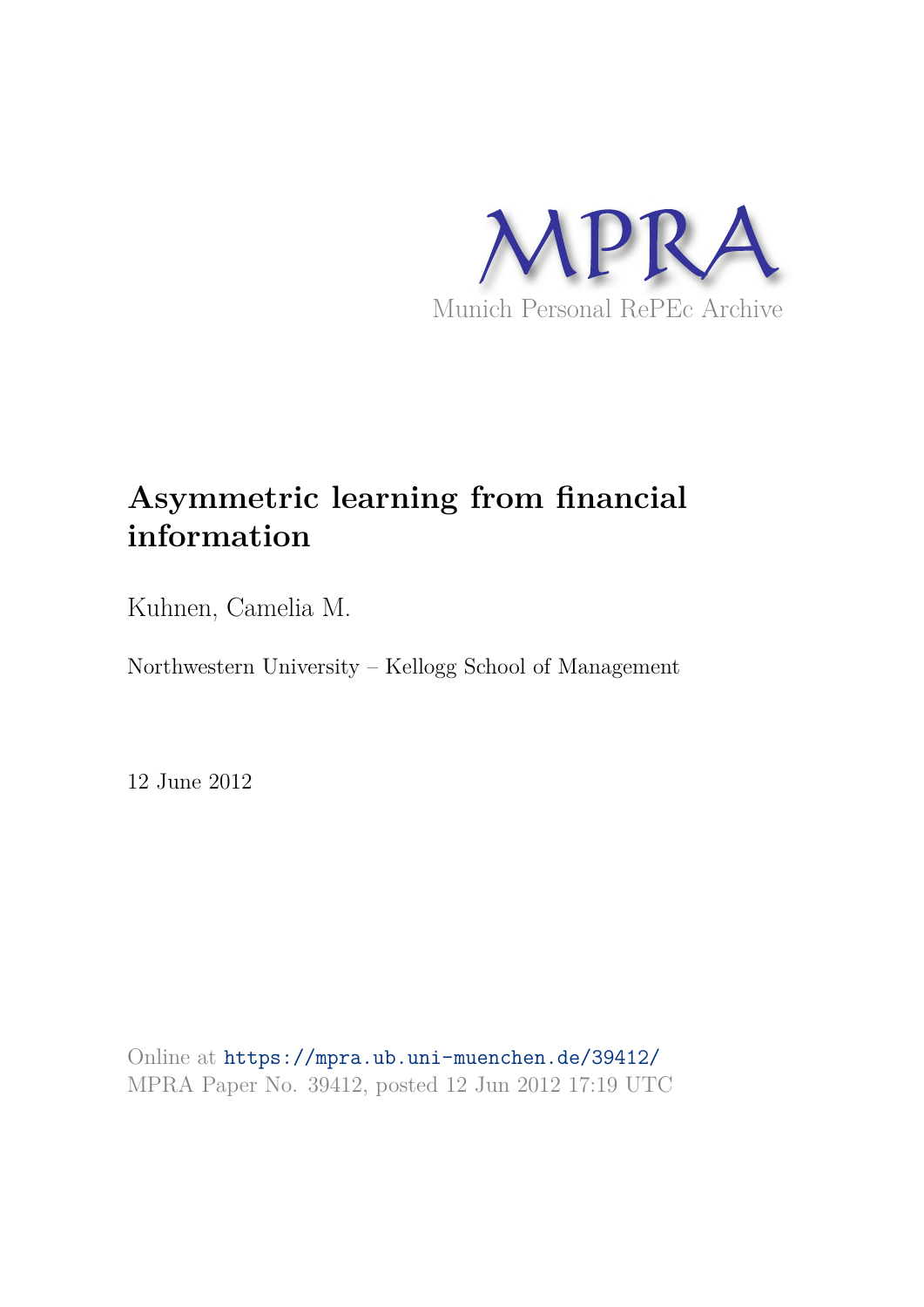# Asymmetric Learning from Financial Information<sup>∗</sup>

Camelia M. Kuhnen†

June 2012

#### Abstract

The goal of this study is to ask whether investors learn differently from gains (positive news) versus losses (negative news), whether learning performance is better or worse when people are actively investing in a security or passively observing the security's payoffs, and whether there are personal characteristics that correlate with learning performance. The experimental evidence documented here indicates that the ability to learn from financial information is on average worse in the loss domain, in particular if the investor has personally experienced the prior outcomes of the financial asset considered. Within-individual, learning from gains versus losses, or during active versus passive involvement, are not perfectly correlated, indicating that there exists heterogeneity across people with respect to the type of financial information or context to which they are the most sensitive. Learning performance is determined by acquired financial expertise as well as by genetic factors related to memory and cognitive control.

<sup>∗</sup> I thank Torben Andersen, Viktor Todorov, seminar participants at Northwestern University, and participants at the 2011 Society for Neuroeconomics annual meeting for helpful comments and discussion. Alexandra Baleanu provided excellent research assistance. All remaining errors are mine. This work received generous funding from the Zell Center for Risk Research at the Kellogg School of Management.

<sup>†</sup>Department of Finance, Kellogg School of Management, Northwestern University, 2001 Sheridan Rd., Evanston, IL 60208-2001, c-kuhnen@kellogg.northwestern.edu.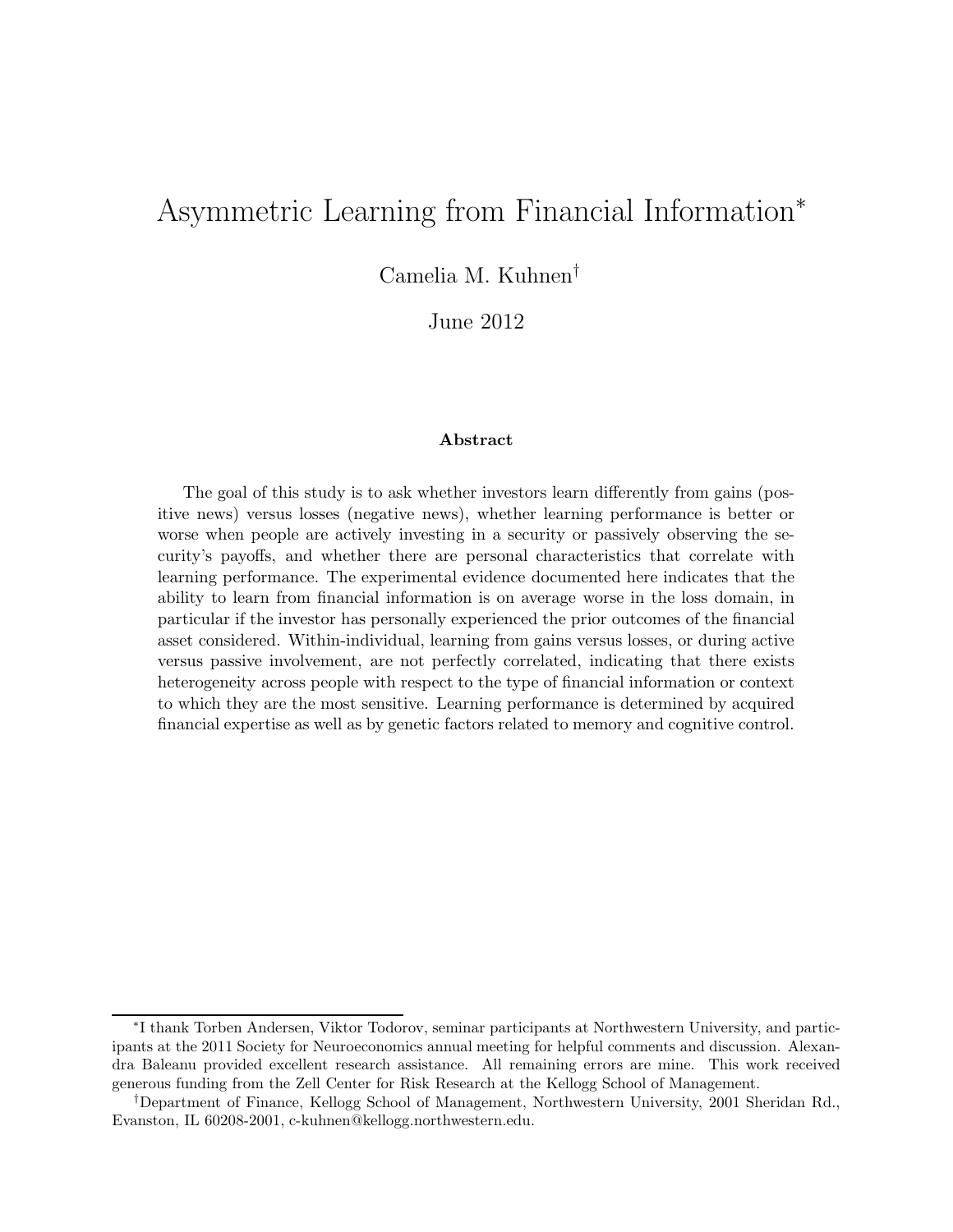# 1 Introduction

This paper examines whether investors' ability to learn in financial markets depends on the context and type of information received. Specifically, do people learn differently from gains or positive news, relative to losses or negative news? Does learning performance depend on whether the individual is actively investing in a security, or passively observing the security's payoffs? Finally, are there personal characteristics, either acquired or innate, that predict learning performance?

The idea that learning may be different in the gain and loss domains is different from and complementary to the well-documented phenomenon of loss-aversion suggested by Kahneman and Tversky (1979), whereby the disutility of losing an amount of money is greater, in absolute terms, than the utility of winning that amount. A large body of work has provided ample evidence for this difference in preferences in the gain and loss domain.<sup>1</sup> Nonetheless, recent findings in the neuroeconomics literature suggest that gains and losses are different not only in terms of how they shape the value function, but also, in terms of how they are incorporated in the formation of beliefs.

Specifically, information regarding gains (or positive surprises) and information regarding losses (or negative surprises) is processed by different brain centers important for the generation of emotional states and reactions (Kuhnen and Knutson (2005), Knutson and Bossaerts (2007)). Within a person, the sensitivity of these centers to information may be different, which could lead some individuals to pay more attention to and learn from positive news, and others to focus more on negative news (Samanez-Larkin et al. (2011)). Furthermore, high levels of physiological arousal, which characterize powerful emotional states, have a disruptive effect on memory and cognitive function (Ashby et al. (2002), Mather et al. (2006)), and arousal levels are higher when losses are possible, relative to gains (Sokol-Hessner et al. (2009)). This suggests that memory and learning may be better for details related to positive

<sup>&</sup>lt;sup>1</sup>In the finance literature, see for example Odean (1998), Barberis and Huang (2001) and Barberis et al. (2001).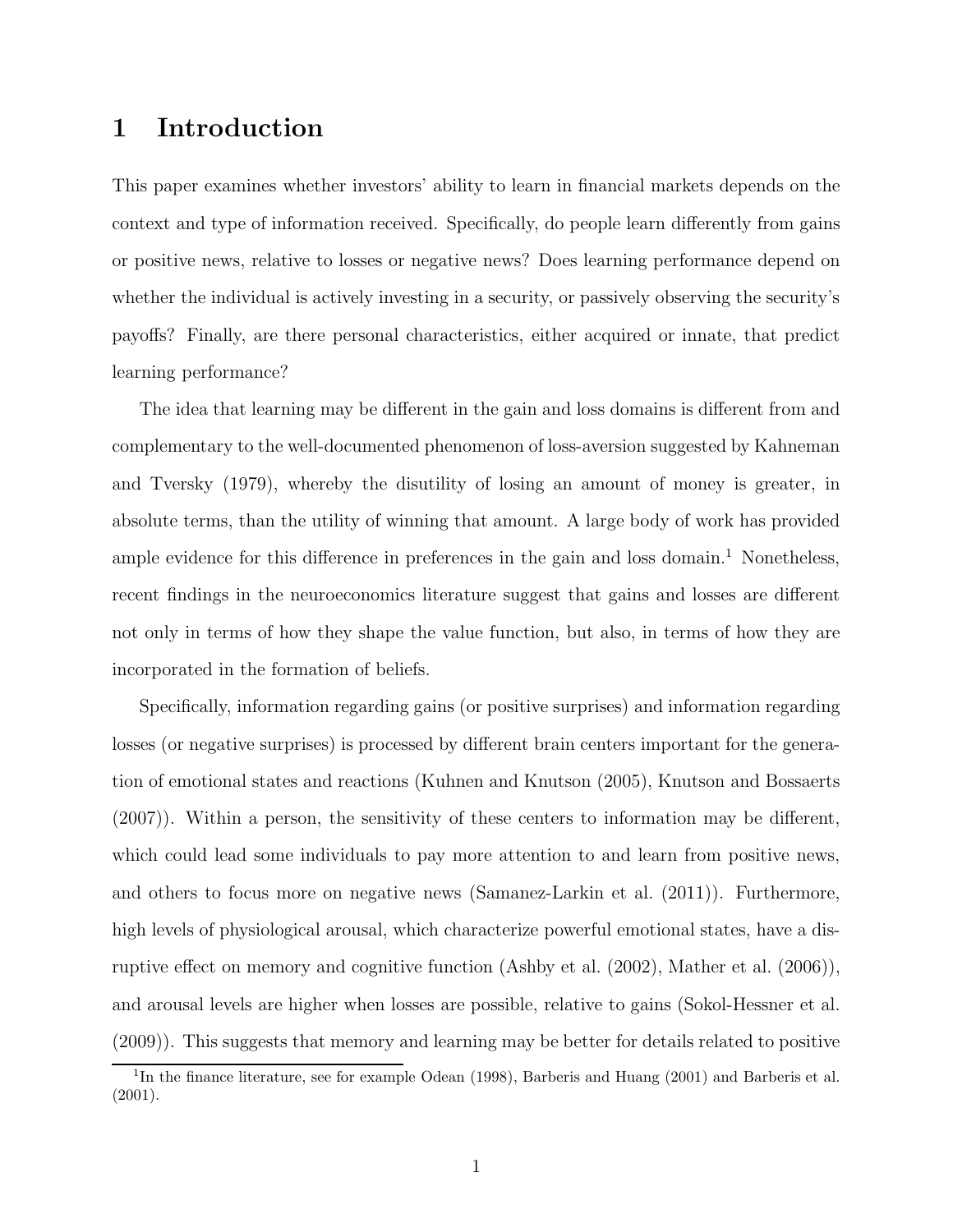news than for those related to negative news, in line with experimental findings in psychology (Eppinger et al. (2010), Mather and Schoeke (2011)). Moreover, reducing the intensity of emotional states, for example by taking a broader perspective on financial choices or by lowering the financial stakes of decisions, decreases physiological arousal and the sensitivity to negative outcomes (Sokol-Hessner et al. (2012)), and leads to better choices in experimental gambles (Charness and Levin (2005)) and to more successful trading in financial markets (Lo et al. (2005)). Hence, the natural hypothesis suggested by this prior work relating emotion, brain function and decision making is that investors learn differently in the gain versus the loss domain, and depending on whether they actively engage in trading or passively observe asset payoffs.

In this paper I test and confirm this hypothesis in an experimental setting. I find that the ability to learn from financial information is on average worse in the loss domain, in particular if the investor has personally experienced the prior outcomes of the financial asset considered. In such situations, subjective beliefs about asset payoffs are overtly pessimistic. Withinindividual, learning from gains versus losses, or during active versus passive involvement, are not perfectly correlated, indicating that there exists heterogeneity across people with respect to the type of financial information or context to which they are the most sensitive. Moreover, heterogeneity in beliefs is the highest during periods characterized by negative outcomes. To relate these findings back to the neuroeconomics work that informed the hypothesis of the paper, I collect genetic data from the participants in the experiment and show that a specific gene  $(COMT)$  previously linked to memory function and cognition is a significant driver of the differences in learning performance documented here.

The experimental findings of this paper can help explain several intriguing patterns observed in financial markets. First, empirical work has shown that risk premia rise strongly after large negative moves in prices. This is consistent with an increase in risk aversion after negative shocks (Todorov (2010), Bollerslev and Todorov (2011), Guiso et al. (2011)), but in addition can also be driven by traders being overtly pessimistic during bad times, as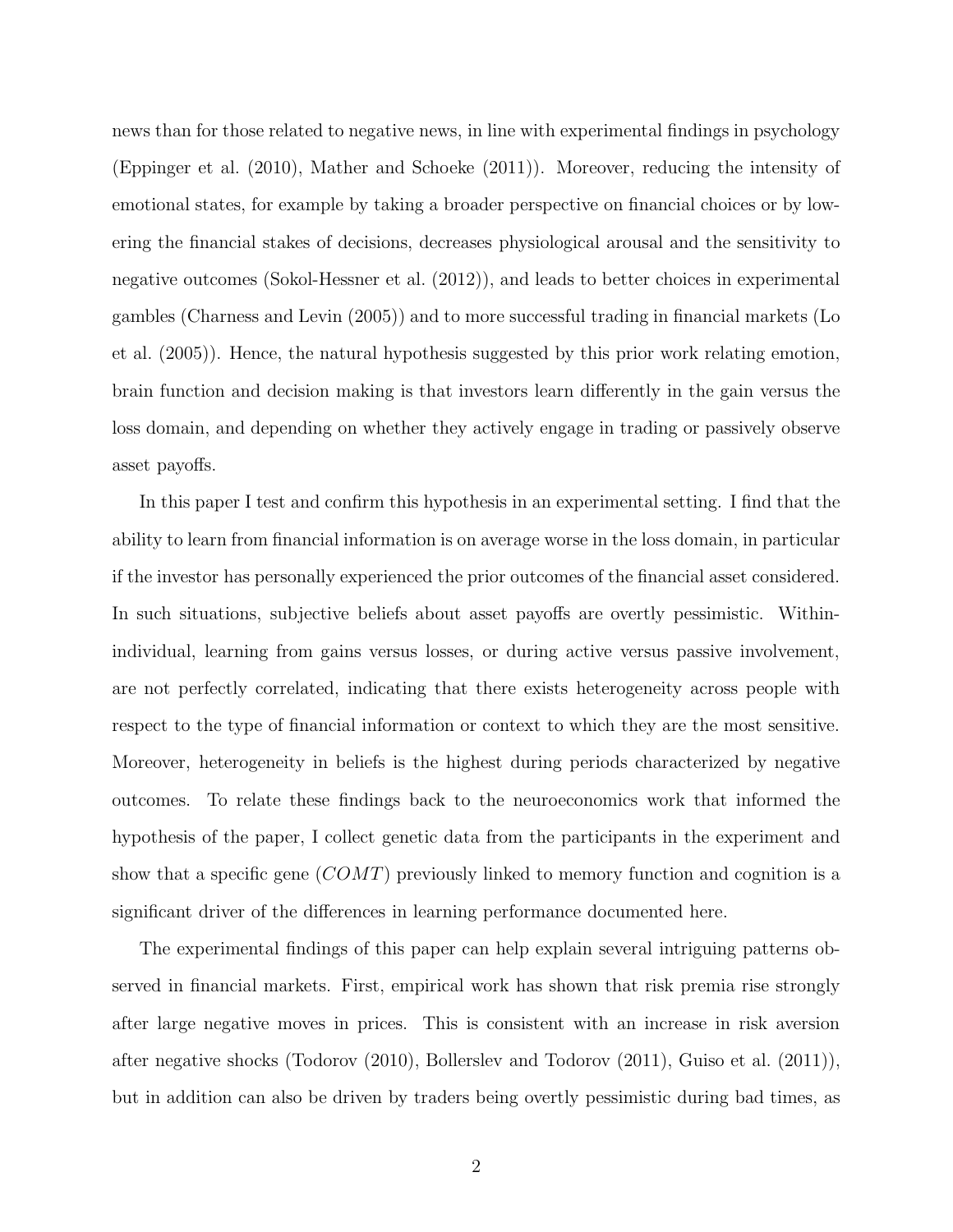suggested by the experimental results shown here. Second, empirically it has been shown that during downturns there is more heterogeneity in the actions of financial market participants, as indicated by the higher volatility in asset prices (e.g., Schwert (1989), Campbell et al. (2001)), higher dispersion in analysts' forecasts (Barinov (2009)), or by the increased variation in strategies deployed by mutual fund managers (Kacperczyk et al. (2011)). The experimental findings presented here suggest that this increase in the heterogeneity of actions of market participants during bad times (i.e., those characterized by a preponderance of negative news) may be driven by the increase in the heterogeneity of beliefs of these individuals during poor market conditions. Third, the result that passive observers learn better than those actively involved in investing, particularly during periods characterized by many negative outcomes, suggests that financial planners and advisors add value to investors by responding more objectively to market outcomes, and thus can help justify the significant demand for these professionals (Elmerick et al. (2002)).

To investigate whether indeed learning is different depending on the type of information received, and on the degree of involvement of agents in financial markets, eighty-seven adults were invited to participate in a study that required the completion of two financial decision making tasks. In the Active task subjects made sixty decisions to invest in one of two securities: a risky security (stock) with risky payoffs coming from one of two distributions, one better than the other in the sense of first-order stochastic dominance, and a riskless security (bond) with a known payoff. After each choice participants provided an estimate of the probability that the risky security was paying from the better distribution. In the Passive task subjects were only asked to provide the probability estimate that the risky security was paying from the better distribution, after observing its payoff in each of sixty trials. In either task, two types of conditions - Gain or Loss - were possible. In the Gain condition, the two securities provided positive payoffs only. In the Loss condition, the two securities provided negative payoffs only. Subjects were paid based on their investment payoffs and the accuracy of the probability estimates provided. Participants were genotyped with respect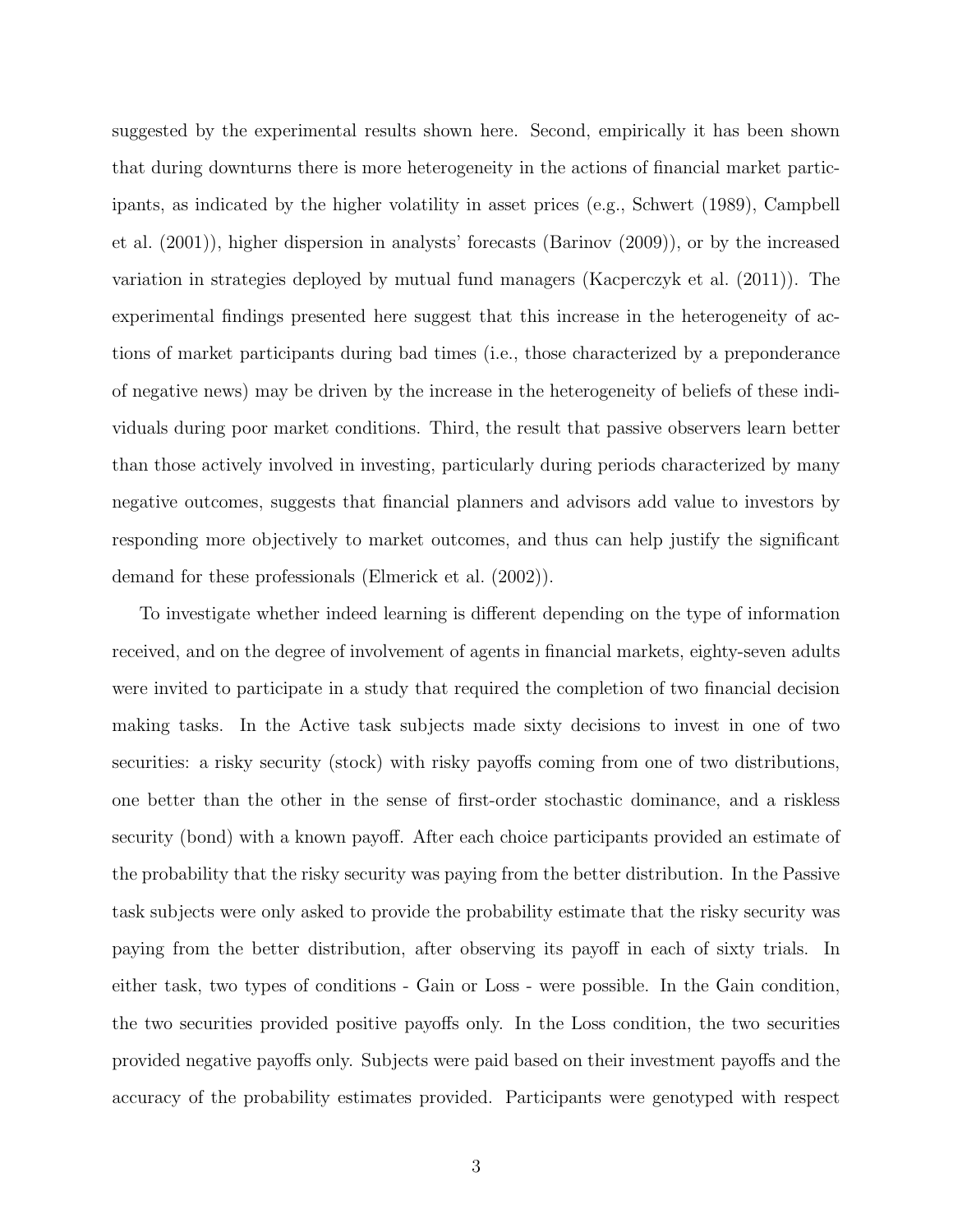to the COMT gene, which is known to influence the activity of the prefrontal cortex, a brain area critical for emotion control during cognitive tasks as well as for the functioning of working memory (Dickinson and Elvevg (2009)). A particular variant of this gene, referred to as the COMT Met/Met genotype, has previously been associated with better memory and cognitive performance relative to the other two genotypes, namely  $Val/Met$  and  $Val/Val$ (Frank et al. (2007), Doll et al. (2011)).<sup>2</sup>

I find that subjects learn significantly better from information about the risky security's payoffs in the Gain condition relative to the Loss condition. The errors in the subjective probability estimates (measured relative to the objective Bayesian posteriors that the stock is paying from the good distribution) are on average 1.86% lower in the Gain condition relative to the Loss condition  $(p < 0.001)$ . The difference in probability estimation errors between the Gain and Loss conditions is twice as large in the Active task (2.56%) relative to the Passive task (1.16%), and is largest for high values of the Bayesian posterior. Probability estimate errors are also significantly lower in the Passive task relative to the Active task, and this effect is driven by the Loss condition, where errors are 1.76% lower in Passive trials. In other words, people learn worse from loss information, especially if they actively invest, and are overtly pessimistic in these circumstances. Also, individuals who err more when constructing their subjective probability estimates make fewer optimal choices (i.e., matching those of a risk-neutral Bayesian-updating agent).

Furthermore, within individual, Gain and Loss learning performance are only partially correlated ( $\rho=0.7$ ,  $p < 0.001$ ), and Active and Passive learning performance are also only partially correlated ( $\rho$ =0.6,  $p$  < 0.001), indicating that certain individuals are more sensitive to information in specific domains (Gain vs. Loss) or investment conditions (Active vs.

<sup>&</sup>lt;sup>2</sup>Briefly, the catechol-O-methyltransferase  $(COMT)$  gene on chromosome 22q11 controls the levels of neurotransmitter dopamine in the prefrontal cortex. In humans it contains a highly functional and common variation in its coding sequence in exon 4, namely a substitution of valine  $(Val)$  by methionine  $(Met)$ . This is an instance of a mutation typically referred to as a single nucleotide polymorphism (SNP). The more stable Val allele is associated with greater dopamine degradation and less synaptic dopamine in the prefrontal cortex than the less stable Met allele. As result, the COMT genotype impacts cognition mediated by this brain area, specifically executive control and working memory, with the Met allele being generally associated with better performance. See Dickinson and Elvevg (2009) for a comprehensive review.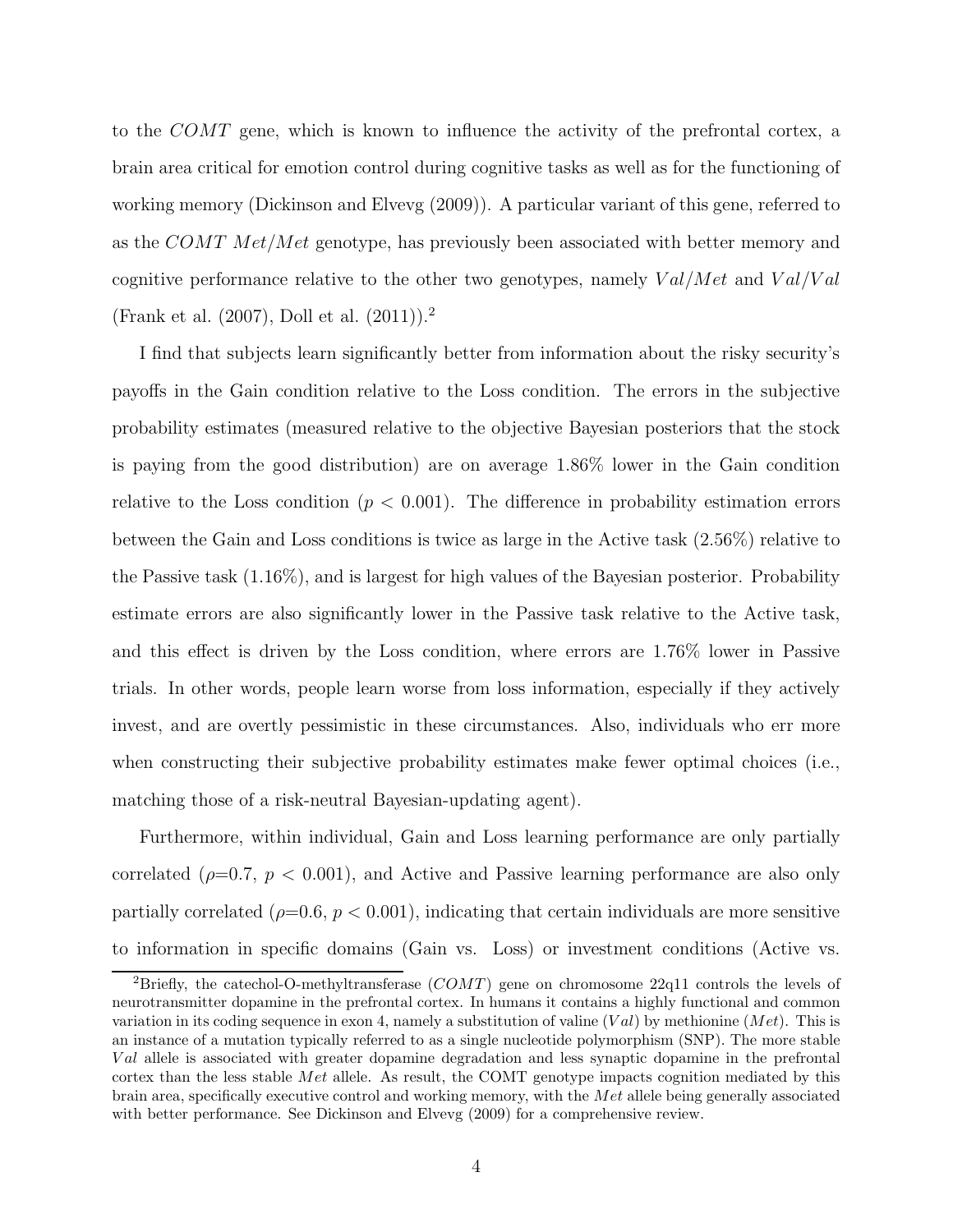Passive). The heterogeneity across participants with respect to their ability to learn from financial information, measured as the standard deviation of subjective beliefs, is significantly higher in the Loss condition (16%) relative to the Gain condition (14%), and during Active (15%) relative to Passive (14%) trials.

I also identify personal characteristics related to the ability to learn across these contexts. Financial knowledge – specifically familiarity with basic concepts such as expected returns and probabilities – helps investors learn better. Gender, age and ethnicity are not significantly related to learning performance. However, participants' genotype with respect to the COMT gene is a significant predictor of the ability to learn from financial information across all contexts, with effects similar in magnitude to those of financial knowledge. Specifically, participants with the COMT Met/Met genotype provide probability estimates that are the closest to the correct Bayesian values, in line with prior neuroscience findings that show the positive effect of this particular genetic variant on memory and cognition.<sup>3</sup> Importantly, I also find that financial knowledge and being endowed with the Met/Met genotype lead not only to more accurate subjective beliefs, but also to choosing the optimal asset more often.

The broad idea that learning may be context-dependent is supported by extant empirical findings in economics. For example, learning displays salience and recency effects. In the context of portfolio allocation decisions, Malmendier and Nagel (2011) find that individuals who have more recently experienced low stock-market returns are reluctant to invest in equities and have pessimistic beliefs about future stock returns. Also, people are significantly more likely to buy insurance against natural catastrophes such as floods or earthquakes shortly after such events happen, even though the objective probability of their occurrence does not change (Kunreuther et al. (1978), Palm (1995), Froot (2001)).<sup>4</sup> Other learning biases, such as conservatism and representativeness, can drive anomalous patterns in asset

<sup>&</sup>lt;sup>3</sup>This finding provides a microfoundation for the result documented by Cronqvist and Siegel (2012) that there exists more similarity in the propensity to display investment biases among identical twins, relative to fraternal twins, suggesting that suboptimal behavior may have a genetic component.

<sup>4</sup>See Gennaioli and Shleifer (2010) for a model of "local thinking" that is consistent with the observed importance of salience for belief formation.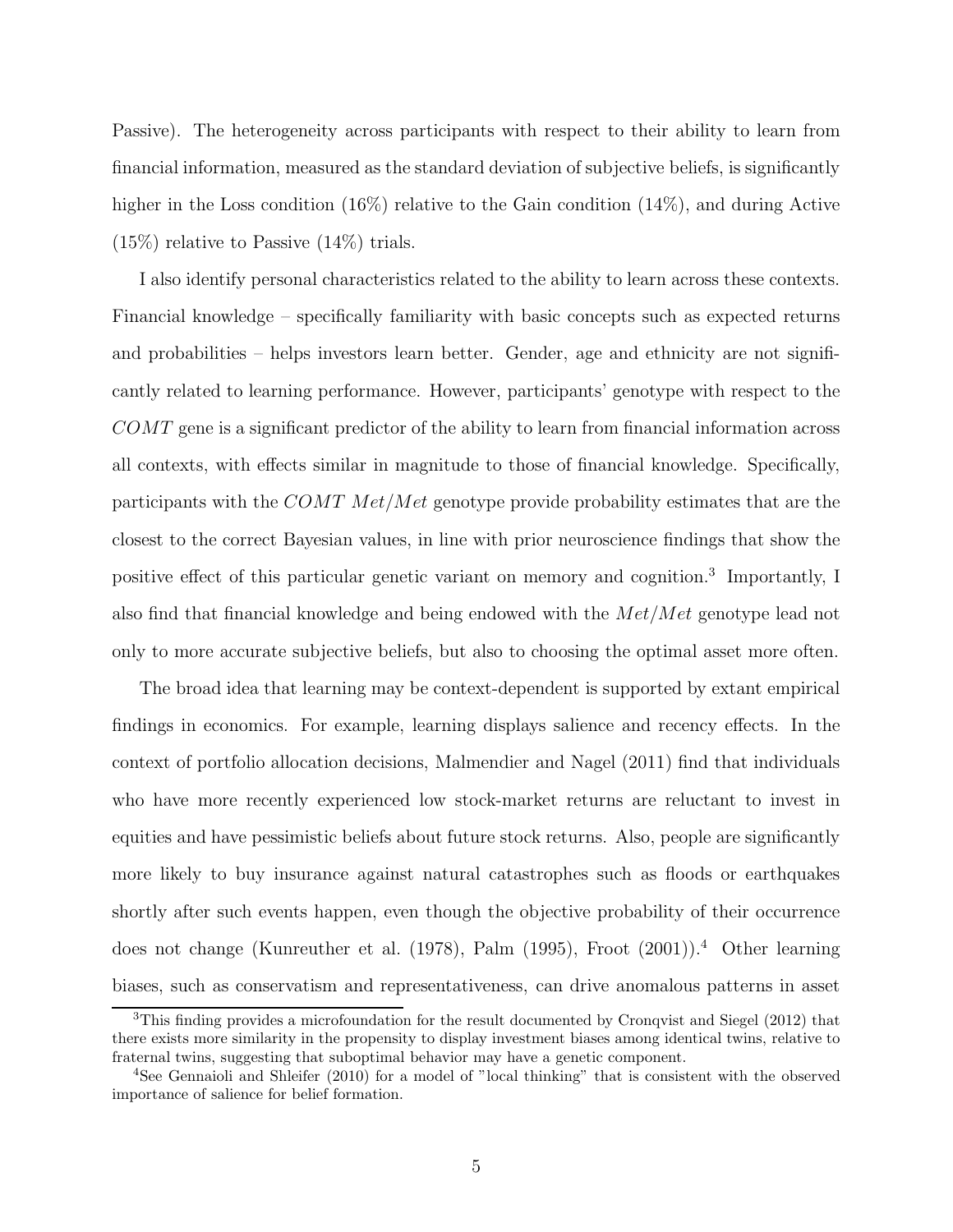prices such as the under- and over-reaction to news (Barberis et al. (1998)).

Learning in financial markets has been the focus of a small but growing experimental literature. Kluger and Wyatt (2004) document the existence of heterogeneity across traders with respect to their ability to learn according to Bayes' rule, and the impact of this heterogeneity on asset prices. Asparouhova et al. (2010) find that investors unable to perform correct probability computations prefer to hold portfolios with unambiguous returns and do not directly influence asset prices. Payzan-LeNestour (2010) shows that Bayesian learning is a reasonably good model for investment decisions in complex settings. Bruguier et al. (2010) show that the ability to forecast price patterns in financial markets depends on traders' capacity to understand others' intentions (i.e., "theory of mind"), and not on the ability to solve abstract mathematical problems. Kogan (2009) and Carlin et al. (forthcoming) show that strategic considerations influence learning and trading in experimental asset markets.

In addition, there exists a novel body of theoretical work focused on understanding the role of bounded rationality and non-standard preferences in the formation of beliefs by economic agents. The existence of costs in the acquisition of information leads to rational innatention, which can help explain the portfolio holdings of individual investors (Van Nieuwerburgh and Veldkamp (2010)), investment strategies of mutual fund managers (Kacperczyk et al. (2011)), or myopic choices in dynamic search problems (Gabaix et al. (2006)). Sparsity in the information set of boundedly-rational decision makers can generate observed patterns in consumption and portfolio choices (Gabaix (2011)). The existence of an anticipatory component in agents' utility function can cause individuals to choose optimistic, but incorrect priors and act on these when making investment or consumption decisions (Brunnermeier and Parker (2005), Brunnermeier et al. (2007)). This body of work assumes that individuals learn according to Bayes' rule, given a (possibly incorrect) prior belief and (possibly sparse) new information. The focus of this paper is complementary to this literature, as the evidence presented here sheds light on the process by which people incorporate newly available information into beliefs starting from objective priors, and documents domain-specific departures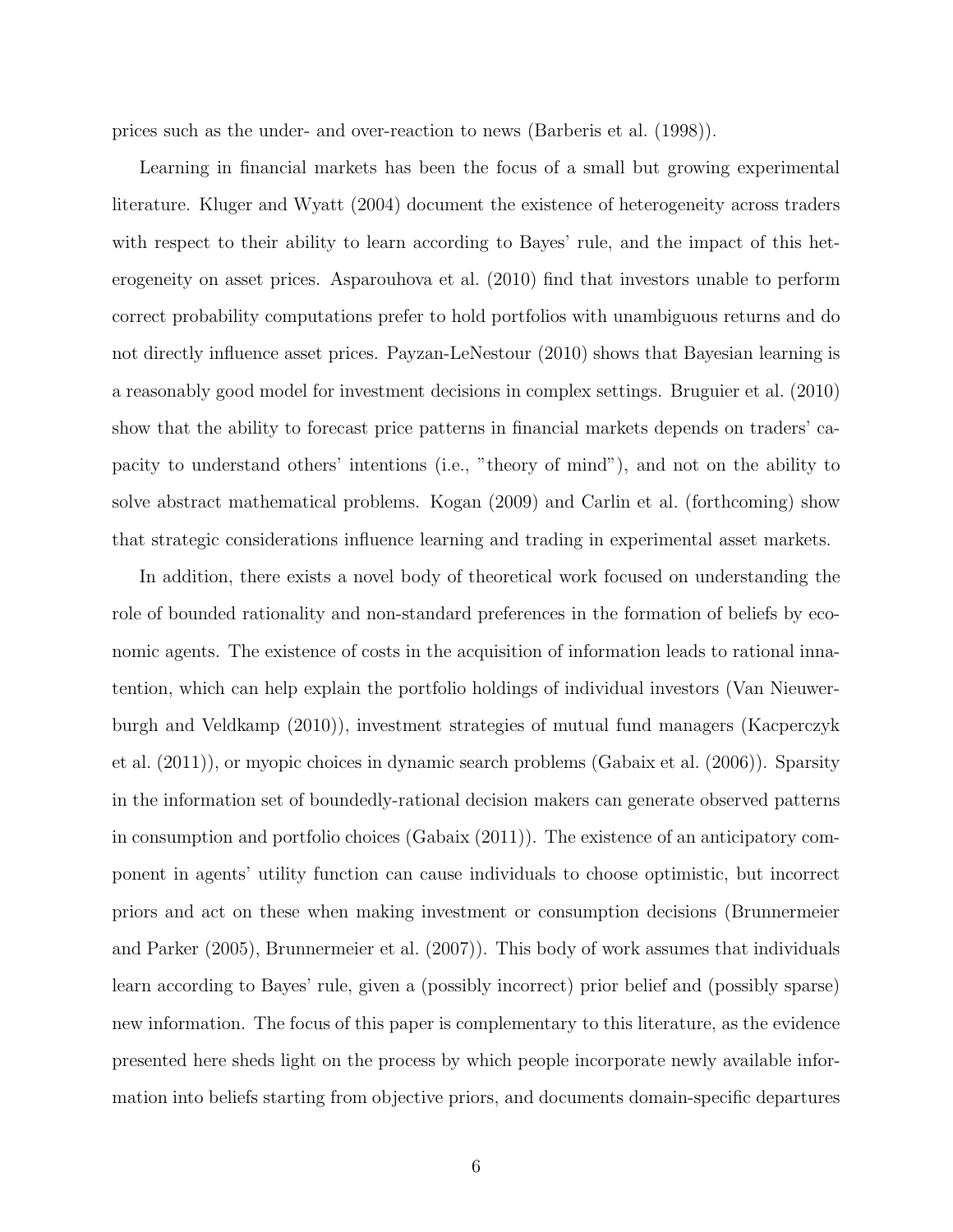from Bayesian learning.

The novel contribution of this paper, therefore, is to show that the ability to learn from financial information is different in the gain and the loss domains, depends on whether the investor has personally experienced the prior outcomes of the financial asset considered, and is driven by acquired familiarity with financial concepts, as well as by a genetic factor related to memory and emotion regulation during cognitive tasks.

## 2 Experimental design

### 2.1 Setup

Eighty-seven individuals (43% males, mean age 20 years) were recruited at Northwestern University and participated in the experiment. Table 1 presents the sample summary statistics. Each participant completed two financial decision making tasks, referred to below as the Active and the Passive Task, during which information about two securities, a stock and a bond, was presented. Each task included two types of conditions: Gain or Loss. In the Gain condition, the two securities provided positive payoffs only. The stock payoffs were  $+\$10$  or  $+\$2$ , while the bond payoff was  $+\$6$ . In the Loss condition, the two securities provided negative payoffs only. The stock payoffs were -\$10 or -\$2, while the bond payoff was -\$6.

In either condition, the stock was either good or bad. If the stock was good, it paid the high dividend with 70% probability on each trial. If it was bad, it paid the high dividend with 30% probability in each trial. In the beginning of each block of 6 trials, it was equally likely that the stock will be good or bad during those trials.

In the Active task participants made sixty decisions to invest in one of the two securities, the stock or the bond, observed the stock payoff (irrespective of their choice) and then provided an estimate of the probability that the stock was paying from the better distribution. Figures 1 and 2 show the time line of a typical trial in the Active task, in the Gain and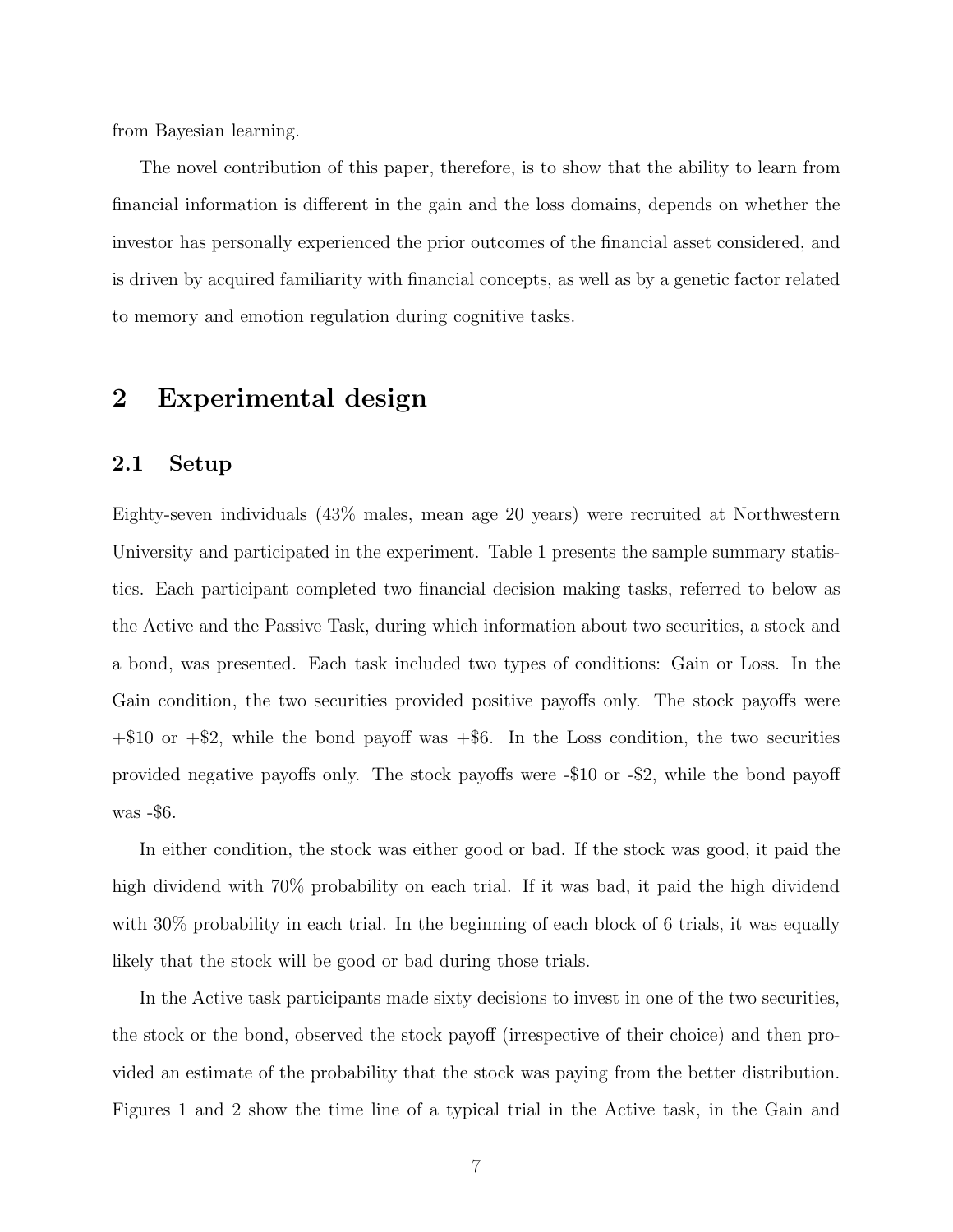Loss conditions, respectively. In the Passive task participants were only asked to provide the probability estimate that the stock was paying from the better distribution, after observing its payoff in each of sixty trials. Figure 3 shows the time line of typical trials in the Passive task, in either the Gain or the Loss conditions.

In the Active task participants were paid based on their investment payoffs and the accuracy of the probability estimates provided. Specifically, they received one tenth of accumulated dividends, plus ten cents for each probability estimate within 5% of the objective Bayesian value. In the Passive task, participants were paid based solely on the accuracy of the probability estimates provided, by receiving ten cents for each estimate within 5% of the correct value. Information regarding the accuracy of each subject's probability estimates and the corresponding payment was only provided at the end of each of the two tasks.

This information was presented to participants at the beginning of the experiment, and is summarized in the participant instructions sheet included in the Appendix. The experiment lasted 1.5 hours and the average payment per person was \$30.48.

For each participant we also obtained a measure of their financial literacy, since the prior literature has documented a positive correlation between this personal characteristic and successful financial outcomes (e.g., Lusardi and Mitchell (2007)). To measure general finance knowledge, each participant was asked the following questions after the completion of the experimental tasks: "Imagine you have saved \$10,000. You can now invest this money over the next year using two investment options: a U.S. stock index mutual fund which tracks the performance of the U.S. stock market, and a savings account. The annual return per dollar invested in the stock index fund will be either +40% or -20%, with equal probability. In other words, it is equally likely that for each dollar you invest in the stock market, at the end of the one year investment period, you will have either gained 40 cents, or lost 20 cents. For the savings account, the known and certain rate of return for a one year investment is 5%. In other words, for each dollar you put in the savings account today, for sure you will gain 5 cents at the end of the one year investment period. We assume that whatever amount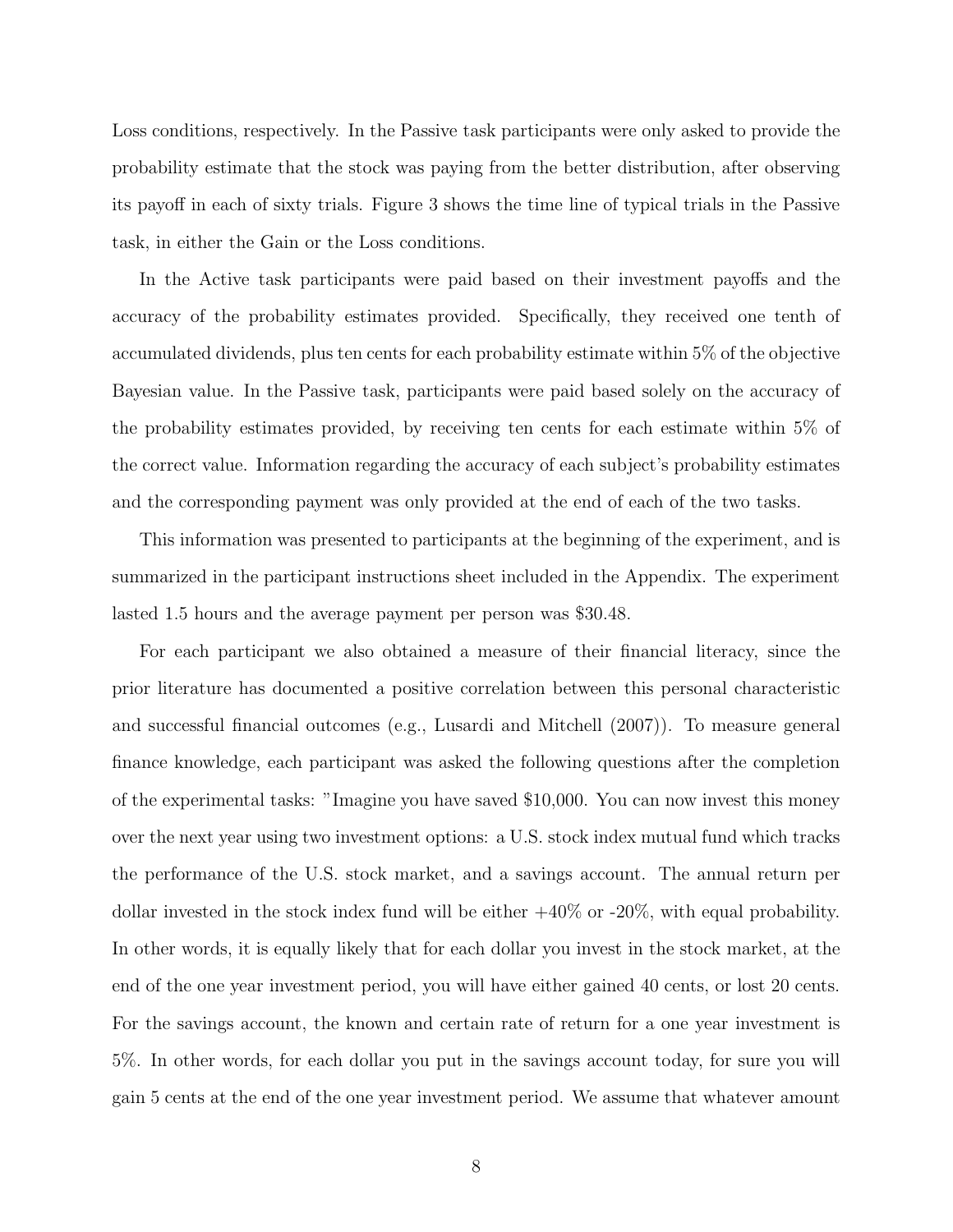you do not invest in stocks will be invested in the savings account and will earn the risk free rate of return. Given this information, how much of the \$10,000 will you invest in the U.S. stock index fund? Choose an answer that you would be comfortable with if this was a real-life investment decision. The answer should be a number between \$0 and \$10,000."

After each participant wrote their answer to this question, they were asked the following: "Let's say that when you answered the prior question you decided to invest x dollars out of the \$10,000 amount in the U.S. stock index fund, and therefore you put  $(10,000 - x)$ dollars in the savings account. Recall that over the next year the rate of return on the stock index fund will be  $+40\%$  or  $-20\%$ , with equal probability. For the savings account, the rate of return is 5% for sure. What is the amount of money you expect to have at the end of this one year investment period? Please choose one of the answers below. If you choose the correct answer, you will get a \$5 bonus added to your pay for this experiment. [A]. 0.5 (0.4  $x - 0.2 x$  + 0.05 (10,000 - x); [B]. 1.4  $x + 0.8 x + 1.05$  (10,000 - x); [C]. 0.4 (10,000 - x) -0.2 (10,000 - x) + 0.05 x; [D]. 0.5 [ 0.4 (10,000 - x) - 0.2 (10,000 - x)] + 0.05 x; [E]. 0.4 x -0.2 x + 0.05 (10,000 - x); [F]. 0.5 (1.4 x + 0.8 x) + 1.05 (10,000 - x); [G]. 1.4 (10,000 - x) + 0.8 (10,000 - x) + 1.05 x; [H]. 0.5 [ 1.4 (10,000 - x) + 0.8 (10,000 - x)] + 1.05 x."

The correct answer to this question is [F]. The actual choices (if other than [F]) made by participants indicate three different types of errors that can occur when calculating the expected value of their portfolio holdings: the lack of understanding of statements regarding probabilities (answers [B], [C], [E], [G]); the lack of understanding of the difference between net and gross returns (answers [A],[C], [D] and [E]); and confusing the stock versus risk-free asset investments (answers [C], [D], [G] and [H]). Therefore, a financial knowledge score varying between zero and three can be constructed, based on the number of different types of errors contained in the answer provided by each participant (i.e., zero errors for answer [F], one error for answers [A], [B] and [H], two errors for answers [D], [E] and [G], and three for answer [C]). Hence a financial knowledge score of 3 indicates a perfect answer, while a score of 0 indicates that the participant's answer included all three possible types of errors.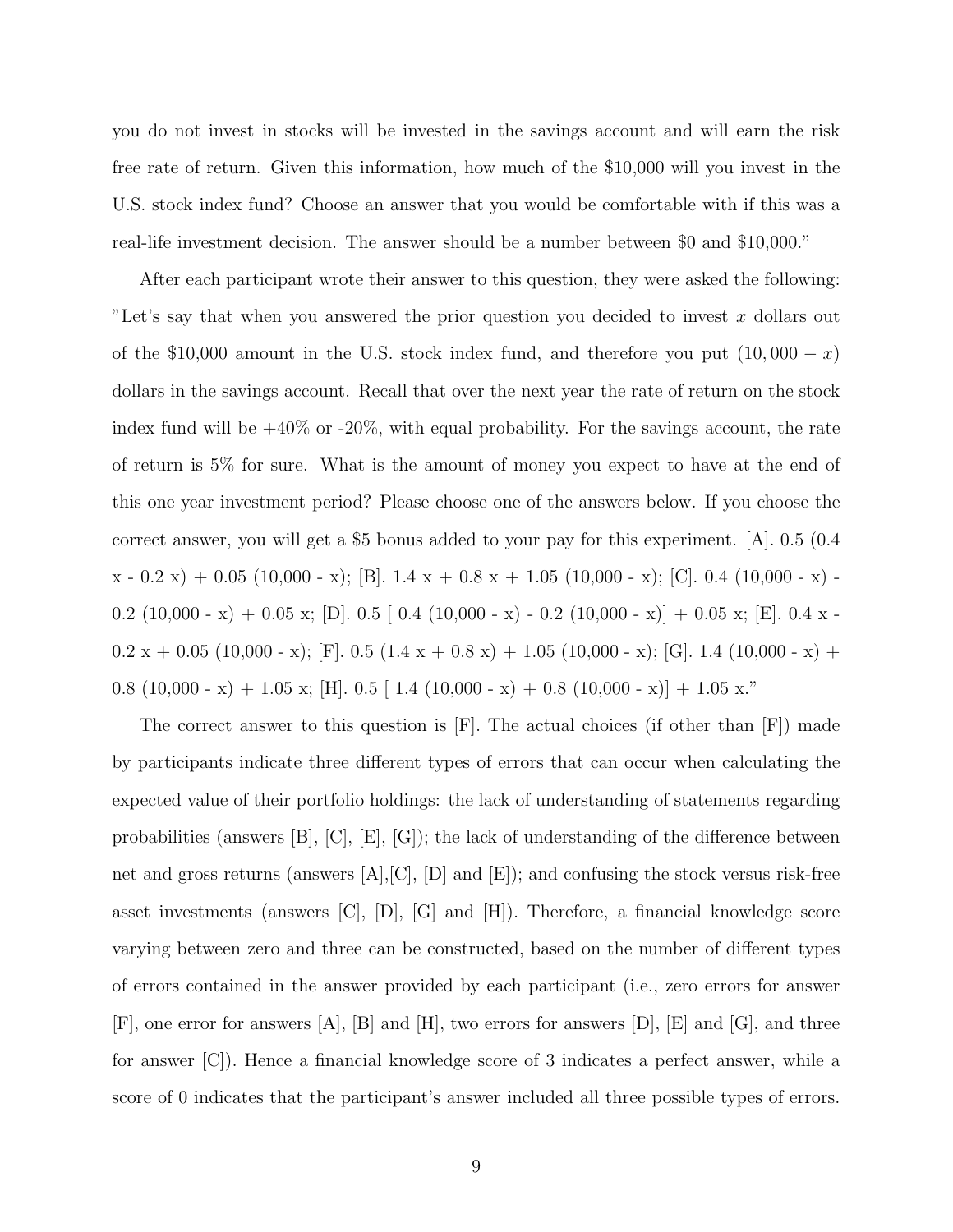Of the 87 participants, 45 made no errors, 24 made one type of error only, 17 made two types of errors, and 1 person made all three possible types of errors.

### 2.2 Genotyping

Genotyping was performed by ACGT Inc. (Wheeling, IL), a commercial provider of DNA analysis services, according to standard procedures described elsewhere (e.g., Frank et al.  $(2007)$ ). The resulting distribution of  $COMT$  genotypes (summarized in Table 1) of the 87 participants comprised 19 Met/Met, 34 Val/Met and 34 Val/Val participants and was consistent with that expected under Hardy Weinberg equilibrium ( $\chi^2 = 3.29$ ,  $df = 1$ ,  $p >$ 0.05). The sample size in this study is similar (in fact, slightly larger) than those of other studies targeting the COMT gene, and the incidence of the Met/Met genotype  $(22\%)$  is also in line with prior work (e.g., 28% out of 68 participants in Frank et al. (2007), 18% out of 74 participants in Doll et al. (2011)). Hence, the participant group used in this study is representative and large enough for identifying the effect of the COMT gene on financial decision making.

### 3 Results

### 3.1 Probability estimation errors across domains

The data show that there exist asymmetries in learning across domains, as indicated by the results in Figure 4 and in the regression models in Table 2. The figure plots subjective probability estimates (averaged across all 87 participants) as a function of the objective Bayesian posterior probabilities that the stock was paying from the better dividend distribution. If people learn from dividends exactly in accordance with Bayes' rule, the subjective estimates and objective probabilities would line up perfectly. However, this is not the case in the data.

I find that individuals learn significantly better from information about the risky security's payoffs in the Gain condition relative to the Loss condition. This can be seen by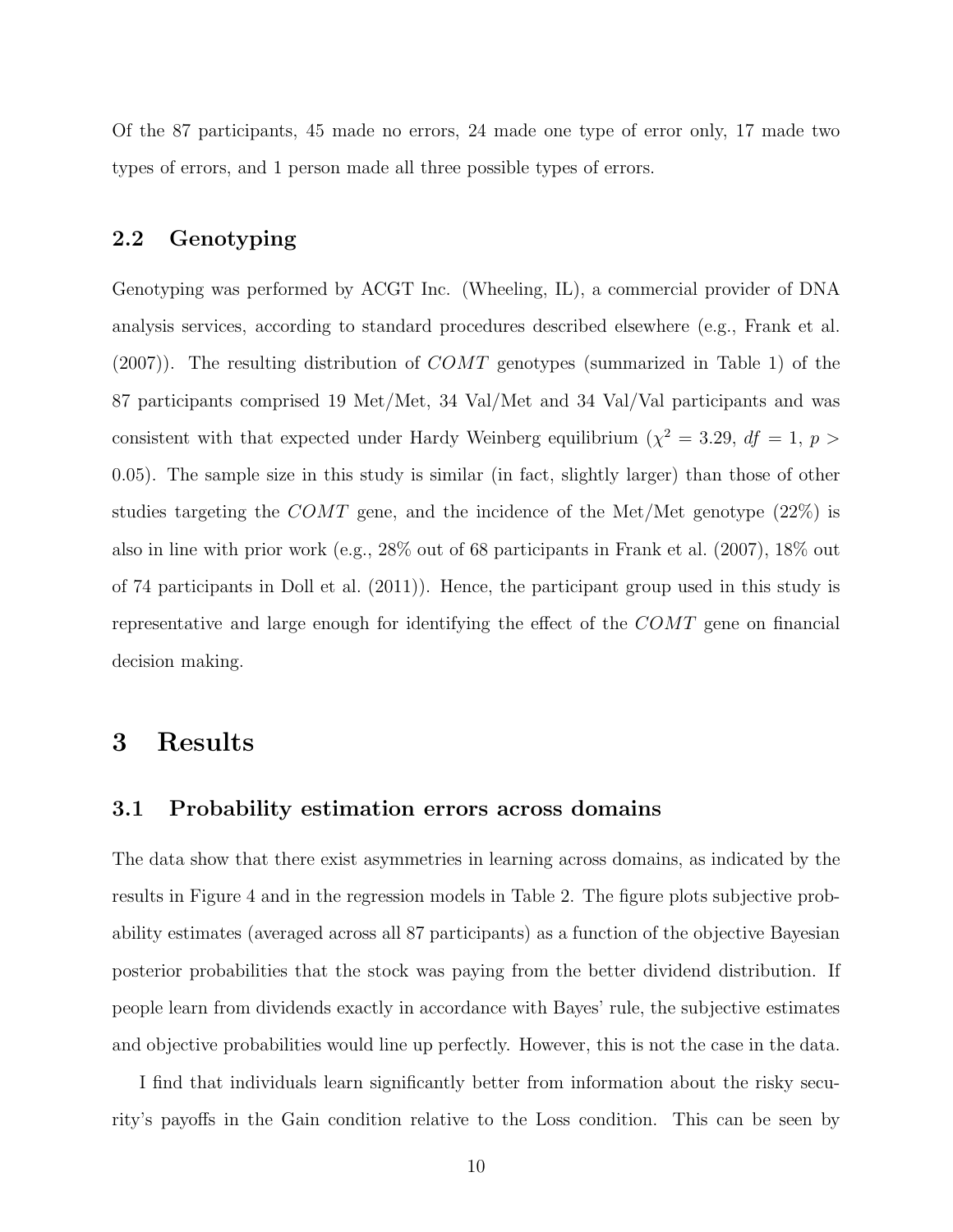comparing the left two panels in Figure 4, which refer to trials in the Active and Gain, and Passive and Gain conditions, with the right two panels, which refer to trials in the Active and Loss, and Passive and Loss conditions. On average, as documented in Table 2, the errors in the subjective probability estimates (measured relative to the objective Bayesian posteriors that the stock is paying from the good distribution) are 1.86% lower in the Gain condition relative to the Loss condition  $(p < 0.001)$ . The difference in probability estimation errors between the Gain and Loss conditions is twice as large in the Active task (2.56%) relative to the Passive task (1.16%). In general, probability estimate errors are lower by 1.06% in the Passive task relative to the Active task  $(p < 0.1)$ . This effect is driven by choices in the Loss condition only, where there errors are lower by 1.76% in Passive versus Active trials  $(p < 0.05)$ .

Furthermore, Figure 4 shows that the worst learning overall happens in the Loss condition in particular when the objective probability that the stock pays from the better (but still with negative support) distribution is high. In those situations, participants' subjective posterior probabilities are the most pessimistic relative to the objective values. Comparing the first and last columns in Table 2 illustrates this effect. Specifically, while on average the absolute value of probability estimation errors is 1.86% higher in the Loss condition trials relative to other trials, this difference increases to 4.31% for Loss trials with high values ( $\geq 50\%$ ) of the objective posterior probability that the stock pays dividends from the better distribution. In other words, the data show that when faced with a sequence of mildly negative news (i.e., when the stock is bad, but likely not the worst possible), people are overtly pessimistic.

In general, as seen in Figure 4, across Active/Passive and Gain/Loss trials, subjects update their priors in such a way that the expressed posterior probabilities that the stock is paying from the good distribution is significantly higher (by 12% on average) than the objective Bayesian posterior for low values of this objective probability, and significantly lower (by 13% on average) than the objective Bayesian posterior for high values of this objective probability, a result which replicates the experimental patterns documented in Kuhnen and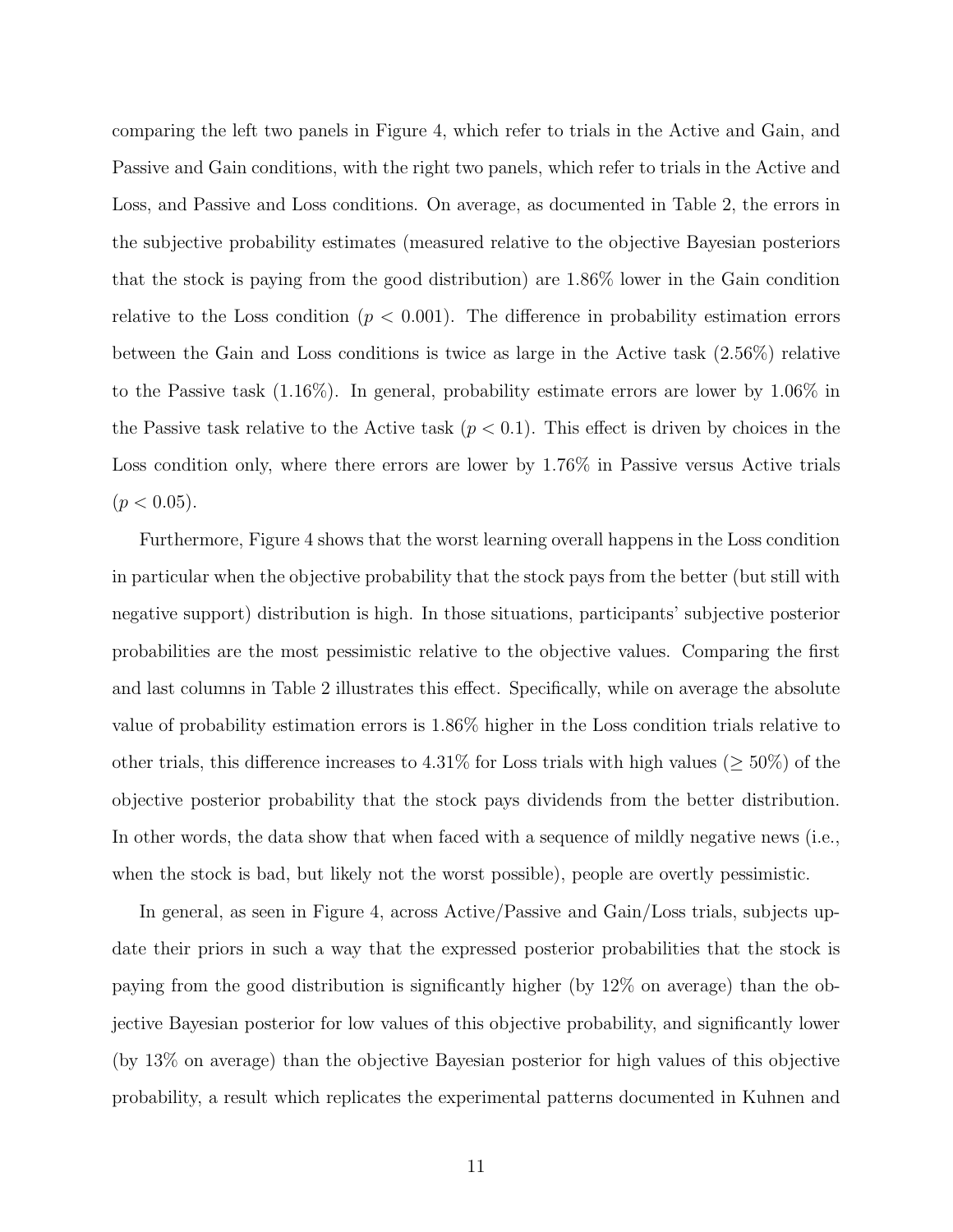Knutson (2011). This relationship between subjective and objective posterior beliefs resembles the relationship between decision weights and objective probabilities postulated by Prospect Theory (e.g., Kahneman and Tversky (1979), Prelec (1998)), but it refers to errors in updating priors, and not to people's tendency to overweight rare events and underweight frequent ones. Note that either type of mistake – updating errors or the use of decision weights – can help explain people's focus on small probability events (as indicated by their willingness to buy insurance or lottery tickets, for example).

While these results show that subjective beliefs are incorrect in some situations, for these findings to matter it has to be the case that these subjective beliefs actually drive choices. Ultimately, therefore, it is necessary to show that more incorrect subjective probability estimates lead to more suboptimal asset choices. Figure 5 shows that this is true in the data. Specifically, there is a strong and significant  $(p < 0.001)$  negative relationship between the size of probability errors committed by a participant and the number of times they chose the optimal asset (i.e., the asset that a risk-neutral Bayesian agent would choose given the available information set). Increasing the average of the probability error by 1% leads to 0.8 fewer optimal choices.<sup>5</sup>

Moreover, besides acting on their subjective beliefs, individuals do not seem to be aware that these probability estimates are incorrect, or that they tend to err more in certain types of trials. At the end of each trial, participants were asked to provide a confidence number (from 1 to 9, with 1 meaning not confident at all and 9 meaning very confident) to indicate how much they trust the subjective probability estimate produced in that trial. I find no significant differences between the average confidence of participants in active versus passive trials (5.31 vs 5.39, respectively), or during loss versus gain trials (5.27 vs 5.43, respectively).

<sup>&</sup>lt;sup>5</sup>Note that each participant is asked to make 60 asset choices. However, for trials where the objective probability that the stock is paying from the better distribution is exactly 50%, a risk-neutral agent should be indifferent between choosing the stock or the bond. Hence on such trials it can not be determined whether the participant behaved optimally, since either choice would seem correct even though it might have been made for the wrong reason. Hence, I only define optimal choices to be those recorded in trials where the objective prior is either strictly below or strictly above 50%.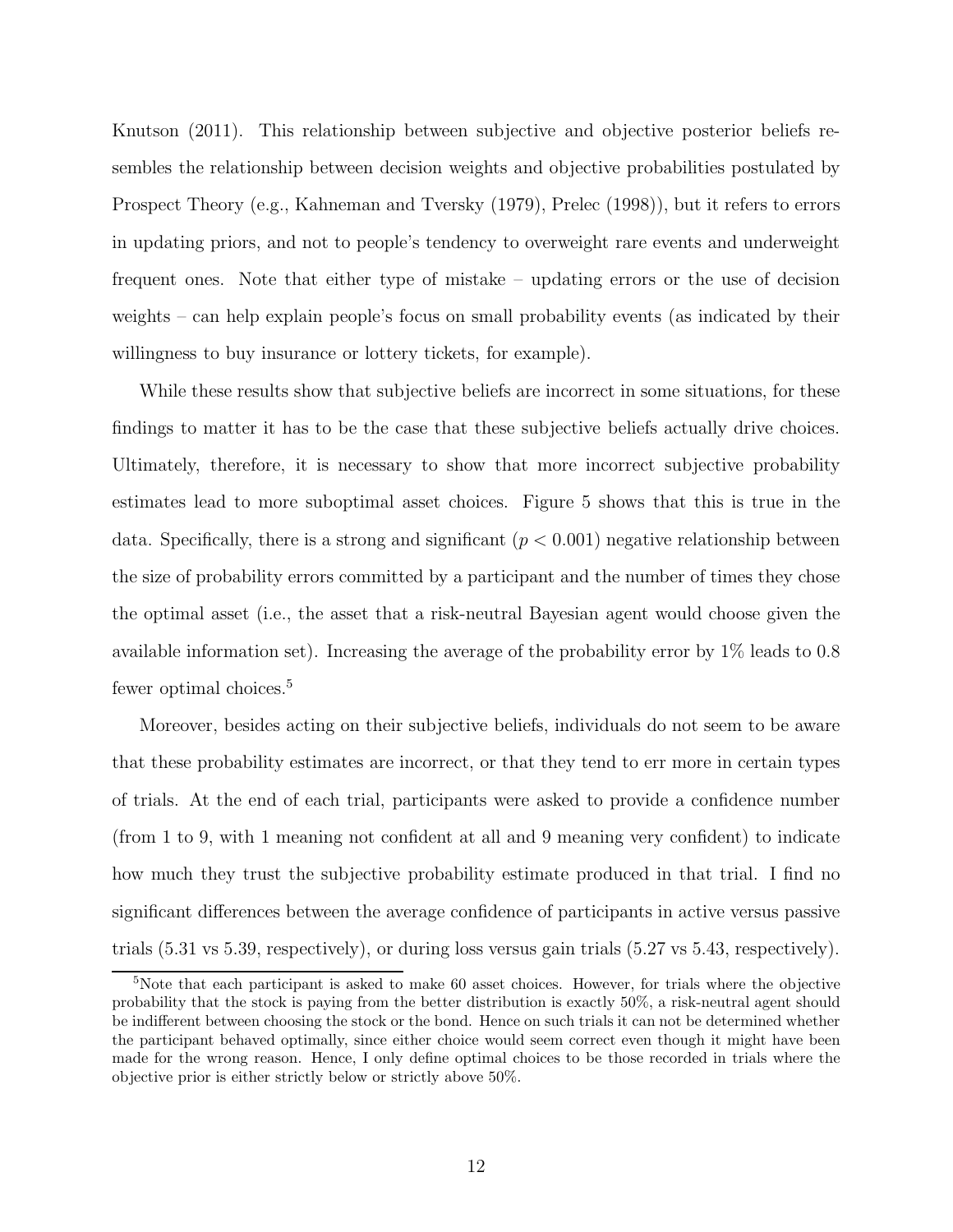### 3.2 Heterogeneity in learning across participants

Aside from these average effects that indicate learning is most problematic in the loss domain and during active investing, the data also show that there exists a significant degree of heterogeneity across participants in the accuracy of their probability estimates, and also, with respect to the context and type of information from which they learn best. Within individual, Gain and Loss learning performance are only partially correlated ( $\rho = 0.73$ ,  $p < 0.001$ , and Active and Passive learning performance are also only partially correlated within person ( $\rho = 0.57$ ,  $p < 0.001$ ), as can be seen in Figure 6. These results indicate that certain individuals are more sensitive to information in specific domains (Gain vs. Loss) or investment conditions (Active vs. Passive), as also illustrated in Figure 7.

That being said, most people err more in learning in the Loss condition, and during Active investment, as can be seen in Table 3. Specifically, 57 out of 87 participants display larger learning errors during the Loss condition, relative to the Gain condition. Also, 54 of the 87 participants display larger learning errors during Active investment trials, relative to Passive trials. The most common combination of trial types during which participants make the biggest probability estimation errors is comprised of Loss & Active trials, with 36 out of 87 subjects (i.e., 41%) being worse learners during this combination of trial types.

Furthermore, I find that the heterogeneity in learning abilities across market participants is significantly higher in the Loss domain. Specifically, the standard deviation of probability estimation errors is 13.98% in Gain trials, and 15.86% in Loss trials. A Bartlett's test rejects the null hypothesis that the variances of the absolute probability errors in these two samples are equal  $(p < 0.001)$ . There also exists more heterogeneity in participants' learning abilities during Active trials relative to Passive trials. The standard deviations of absolute values of probability errors in these two conditions are 15.45% and 14.39%, respectively, and a Bartlett's test rejects the null hypothesis that the subsample variances are equal  $(p < 0.05)$ . These differences are summarized in Table 4.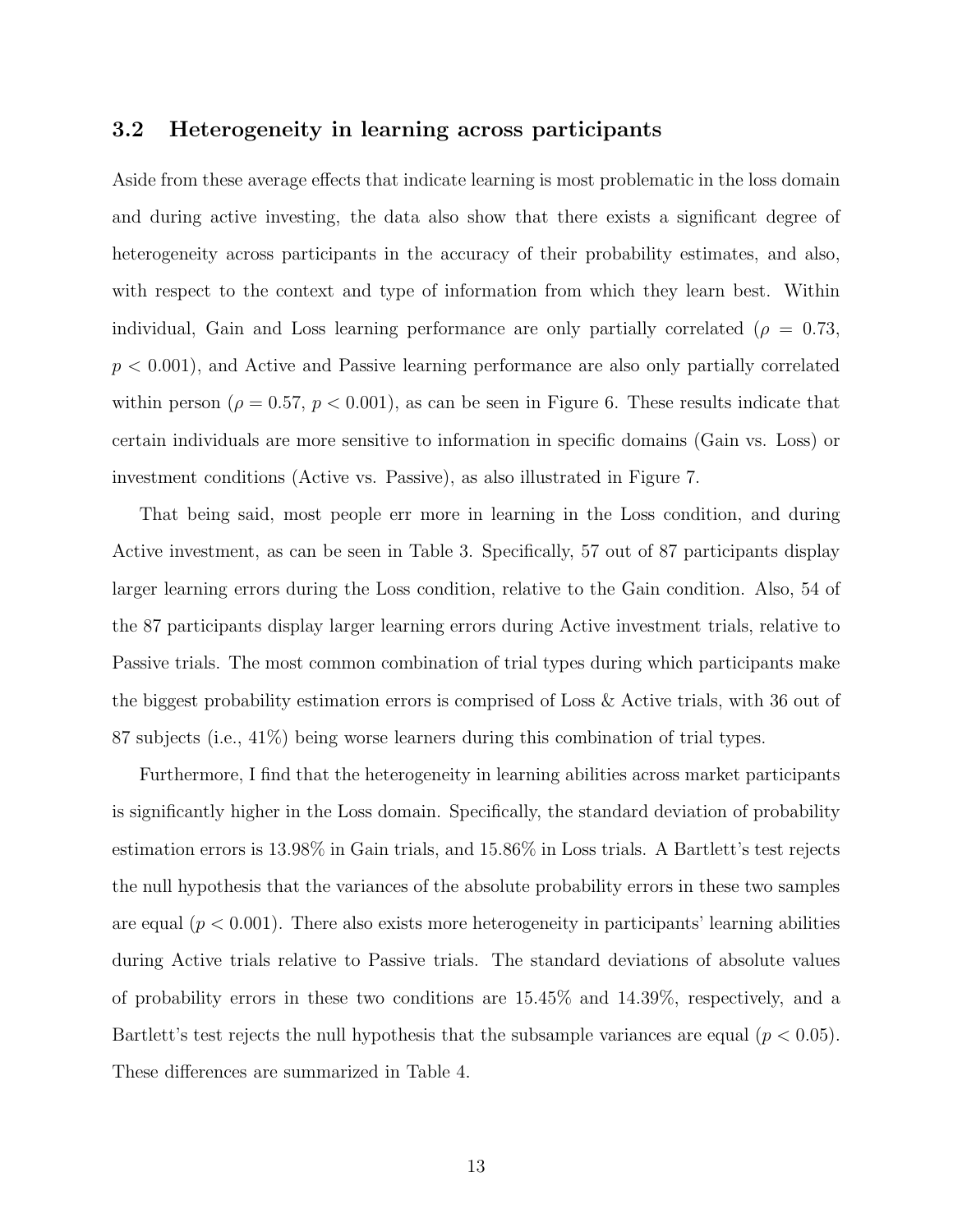### 3.3 Predictors of better learning

The results documented above lead to the question of what exactly determines a person's ability to learn from financial information across different domains. A likely driver of this ability is the person's degree of familiarity with finance concepts, which I measure using the financial knowledge score given by their answer to the post-experiment portfolio allocation question described in the Experimental Design section. Indeed, as can be seen in the OLS regression in the first column of Table 5, financial knowledge is a significant and positive predictor of accuracy in probability estimates. An increase of one unit in the financial knowledge score, meaning making one fewer mistakes in the post-experiment portfolio return calculation, leads to a decrease of 1.83% in the size of the probability estimation error in a typical trial. The same regression model shows that the participants' gender, age or ethnicity do not have significant effects on learning ability.

While it is reassuring, and not surprising, that investors' acquired knowledge about basic financial concepts such as expected returns helps them learn better from news in the marketplace, the relatively low  $R^2$  of this OLS model implies that a significant fraction of the variation in learning across people is driven by other factors, some of which may be innate. Indeed, as predicted based on prior neuroeconomics work, I document that variation across people in the ability to learn from and correctly use financial information can be in part explain by their  $COMT$  genotype. Specifically, I find that  $COMT$  Met/Met individuals express probability estimates closest to the correct Bayesian values. For these individuals, the absolute value of their probability estimation errors is 2.34% lower than for the rest of the participants, as can be seen in the regression model in the second column of Table 5. The results shown in columns three to six indicate that the positive effect of the  $Met/Met$ variant on learning is similar in magnitude across active, passive, gain or loss trials. However, as illustrated by the results in the last column on Table 5, the benefit of being a  $Met/Met$ type is particularly high in conditions where the learning errors displayed by participants in general are the highest - namely, in loss condition situations where the average participant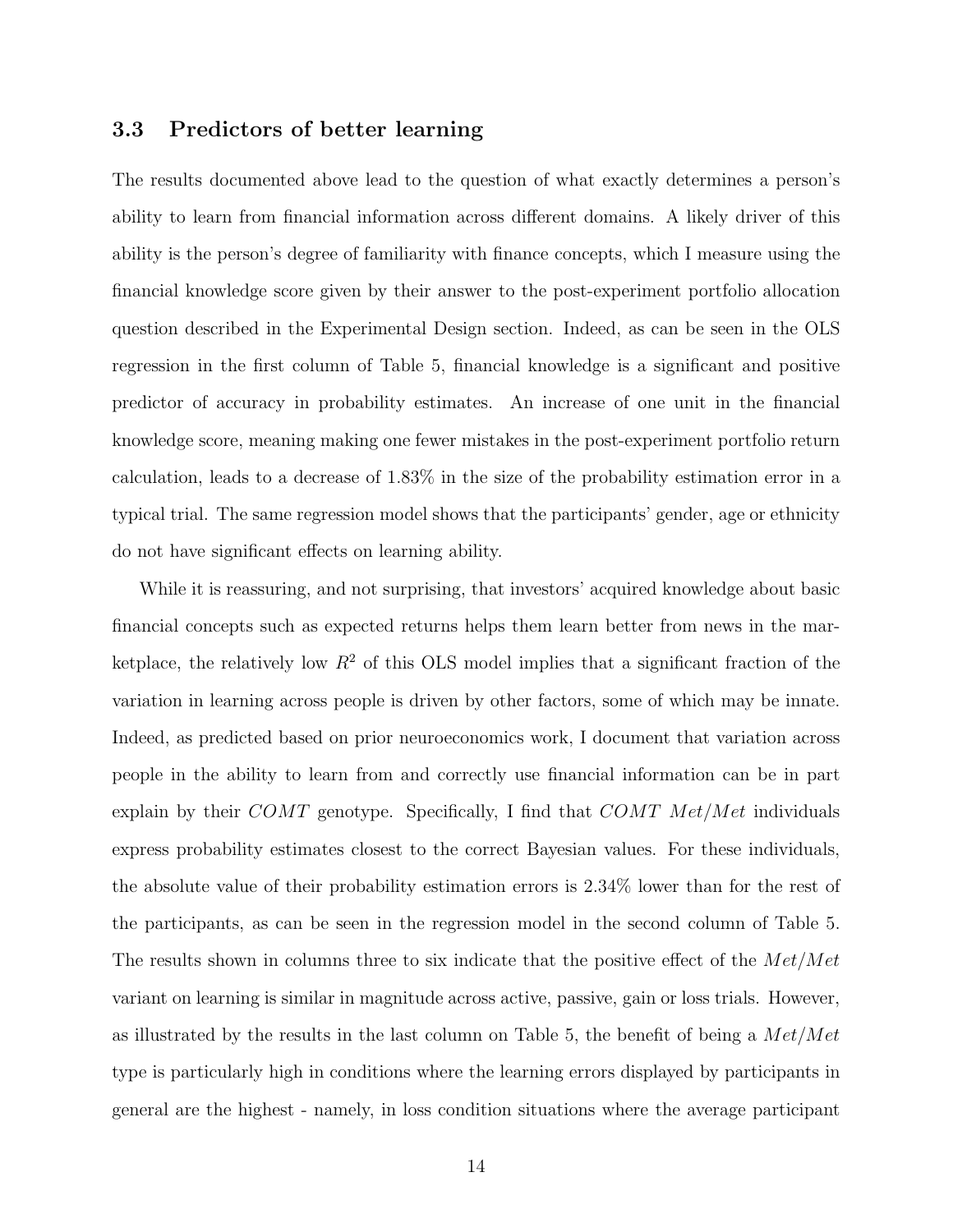is overtly pessimistic (i.e., when the probability that the stock is paying from the better distribution is above 50%). This finding is in line with the hypothesis that the  $COMT$  $Met/Met$  genotype improves the functioning of the prefrontal cortex, a brain area which is critical for the regulation of emotional states, as well as for working memory and cognitive control, and this is particularly useful in situations where people are most prone to making errors.

Importantly, financial knowledge and the COMT genotype of participants drive these individuals' subjective beliefs as well as their propensity to select the optimal asset given the available information (i.e., to choose like a risk-neutral Bayesian agent). Figures 8 and 9 illustrate these effects. Here I use the most conservative analysis approach by averaging the data at the participant level and working with 87 observations instead of several thousand as done in the regression models in Table 5. In line with the regression results, Figure 8 shows that participants with high finance knowledge (i.e., those who made no mistake in answering the portfolio return question asked after the experimental task) or those endowed with the COMT Met/Met genotype have lower errors in their probability estimates relative to the rest of the group. Specifically, average estimation errors are 13.5% in the case of high finance knowledge participants, and 16.5% for the rest. Estimation errors are on average 13% for COMT Met/Met individuals and 15.5% for the other types (i.e.,  $Val/Val$  and  $Val/Met$ ). These differences are significant at conventional levels  $(p < 0.05)$ , and the magnitudes are similar to those documented in the trial-by-trial regressions in Table 5. Furthermore, producing more accurate beliefs helps participants with high finance knowledge or with the COMT Met/Met genotype to do better in terms of the number of times they select the optimal asset. Figure 9 shows that the performance with respect to making correct choices is significantly better  $(p < 0.05)$  for high versus low finance knowledge individuals (35.1 vs. 31.2 optimal choices, respectively), and for  $Met/Met$  participants versus the others (36.1 vs. 32.5 optimal choices, respectively).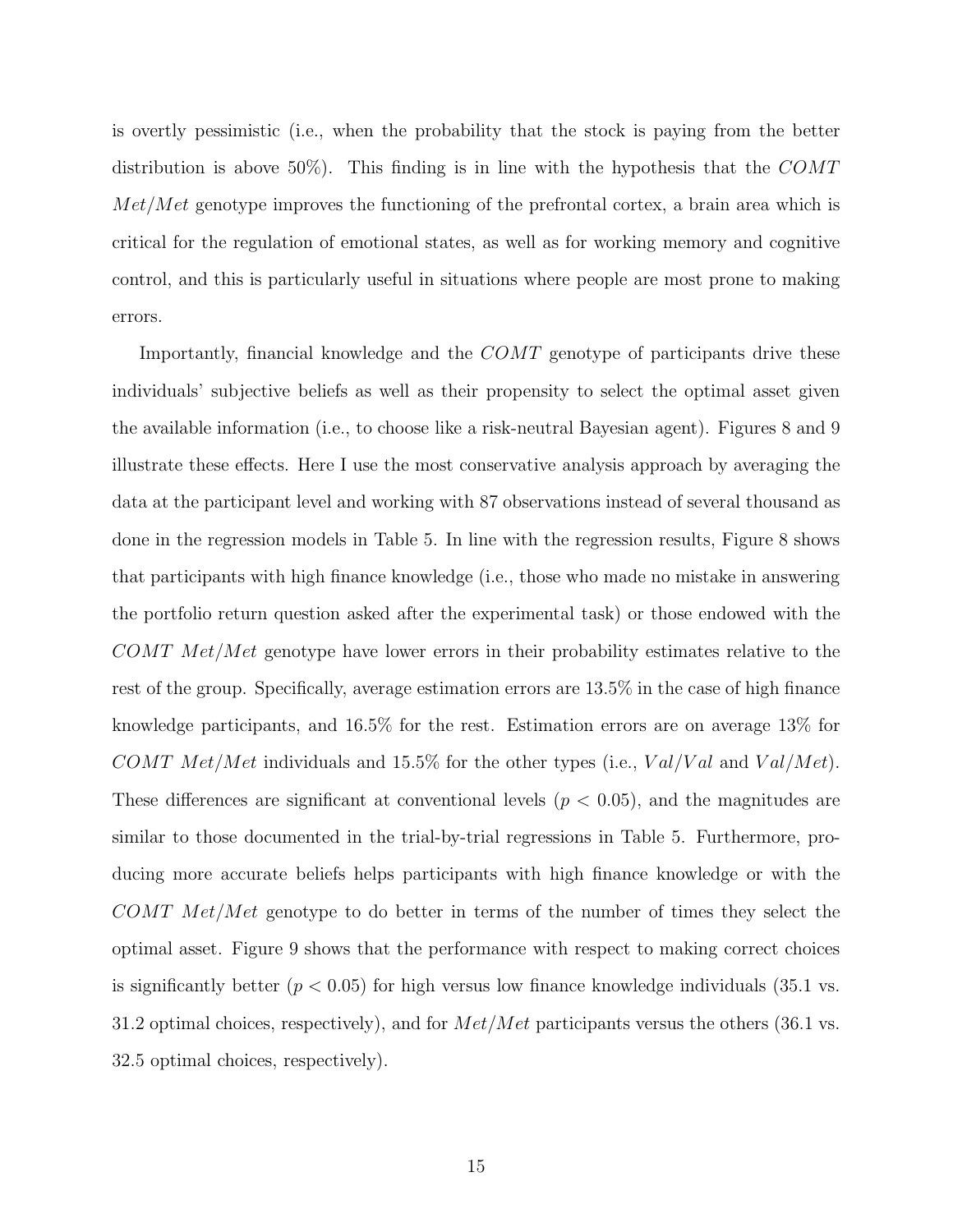# 4 Implications for financial markets

The premise of the experiment presented here, built on recent findings in neuroeconomics, is that there are differences in how the brain processes information depending on its nature (i.e., good vs. bad news) or depending on the intensity of the emotional state felt at the time when new financial information is presented. As a result, learning in financial markets may have significant context dependence, and therefore it may be beneficial for investors as well as regulators to be aware of these learning asymmetries. This implication mirrors the recommendations made by Bossaerts (2009) and Lo (2011), who stress the importance of affect for financial risk preferences, and propose that transparency and regulation (e.g., trading restrictions) can prevent the exacerbation of negative outcomes such as those observed during the financial crises of the past decade. An immediate suggestion based on the findings documented here is that investors may benefit from delegating their asset choices to unbiased financial advisors, especially during poor stock market conditions.

Furthermore, besides providing a potential explanation for observed empirical patterns such as the increase in risk premia, volatility and heterogeneity in actions of market participants during bad economic times, the results of this experiment may also be relevant for future theoretical work. For example, models building on these findings could illustrate the importance of the presence of imperfect Bayesian learners for the volatility of asset prices, the informativeness of prices, and the duration of periods where incorrect beliefs about the future payoffs of assets may cause price deviations from fundamental values.

# 5 Conclusion

This paper documents the existence of asymmetries in learning in financial markets, depending on the type of information received by investors, and the context faced by these individuals. Specifically, I find that learning differs in the gain and the loss domain, and that, on average, it is worse in the loss domain. Learning performance also depends on whether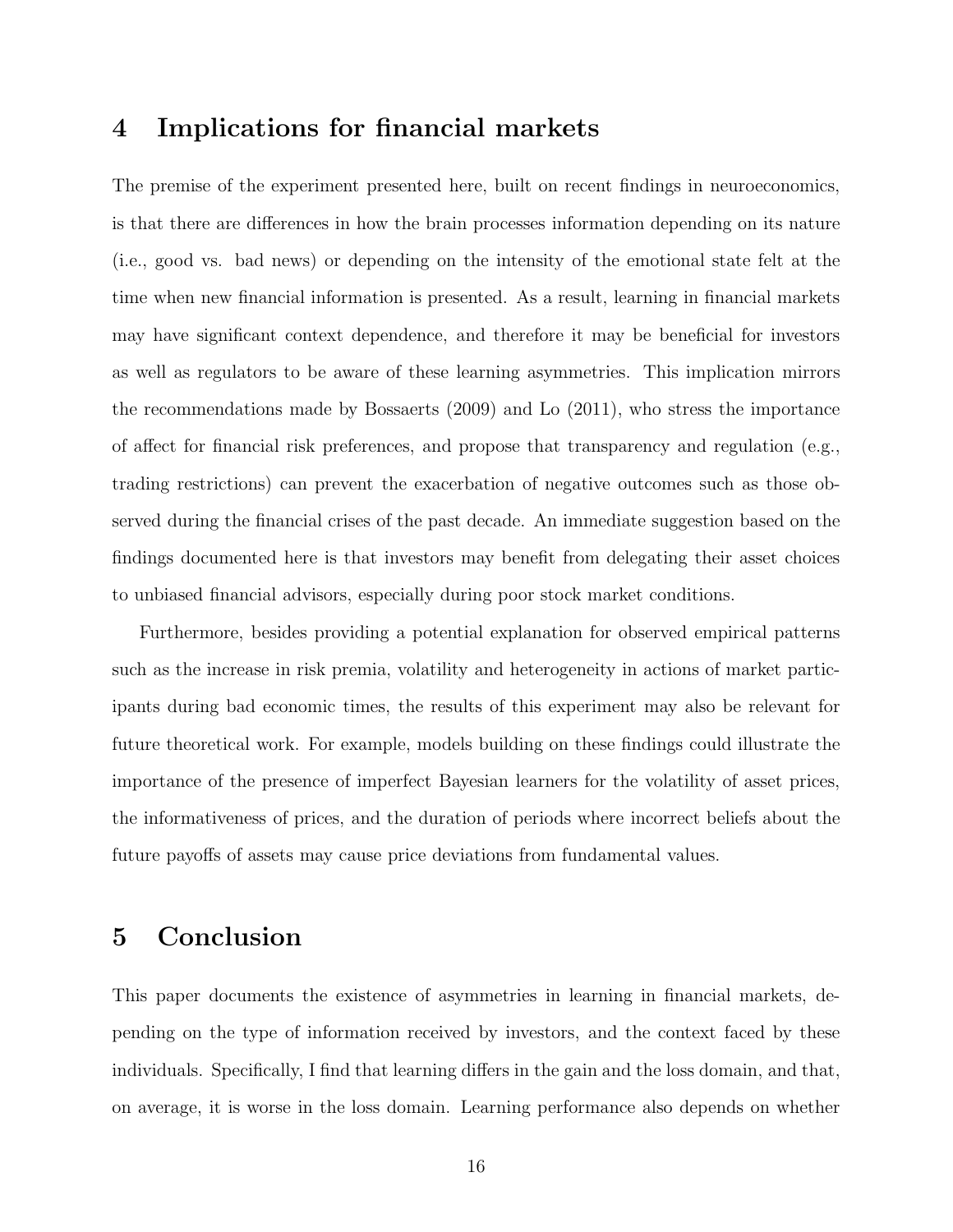the investor has personally experienced the prior outcomes of the financial asset. On average, learning is worse during active investing in assets relative to settings where investors passively observe dividend news. Within-individual, learning in the gain vs. loss domain, or in the active vs. passive conditions are not perfectly correlated, indicating that there exists heterogeneity across individuals with respect to the context or type of information to which they are the most sensitive. Acquired familiarity with basic financial concepts, as well as innate variation with respect to a particular gene  $(COMT)$  previously linked to memory and cognitive performance are significant predictors of the investors' ability to learn from financial information and make optimal asset choices.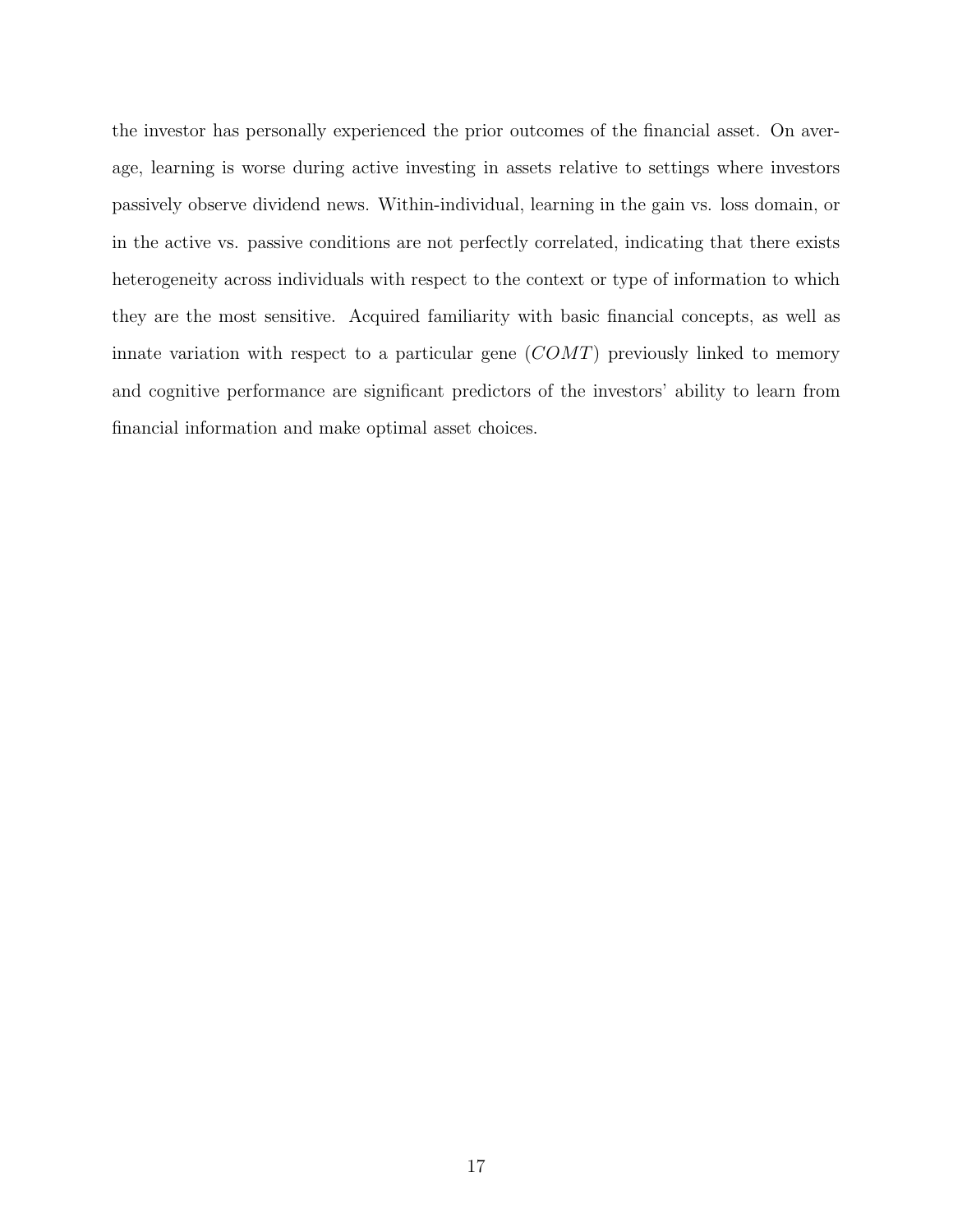# References

- Ashby, F. G., Valentin, V. V. and Turken, A. U.: 2002, Emotional cognition: From brain to behaviour, John Benjamins Publishing Company, Amsterdam, chapter The effects of positive affect and arousal on working memory and executive attention: Neurobiology and computational models, pp. 245–287.
- Asparouhova, E., Bossaerts, P., Eguia, J. and Zame, W.: 2010, Cognitive biases, ambiguity aversion and asset pricing in financial markets, Working paper .
- Barberis, N. and Huang, M.: 2001, Mental accounting, loss aversion and individual stock returns, Journal of Finance 56(4).
- Barberis, N., Huang, M. and Santos, T.: 2001, Prospect theory and asset prices, The Quarterly Journal of Economics .
- Barberis, N., Shleifer, A. and Vishny, R.: 1998, A model of investor sentiment, *Journal of* Financial Economics 49, 307–343.
- Barinov, A.: 2009, Analyst disagreement and aggregate volatility risk, Working paper .
- Bollerslev, T. and Todorov, V.: 2011, Tails, fears and risk premia, *Journal of Finance* 66, 2165–2211.
- Bossaerts, P.: 2009, What decision neuroscience teaches us about financial decision making, Annual Review of Financial Economics 1, 383–404.
- Bruguier, A. J., Quartz, S. R. and Bossaerts, P.: 2010, Exploring the nature of "trader intuition", Journal of Finance 65(5), 17031723.
- Brunnermeier, M. K., Christian, G. and Parker, J. A.: 2007, Optimal beliefs, asset prices, and the preference for skewed returns, American Economic Review 97(2), 159–165.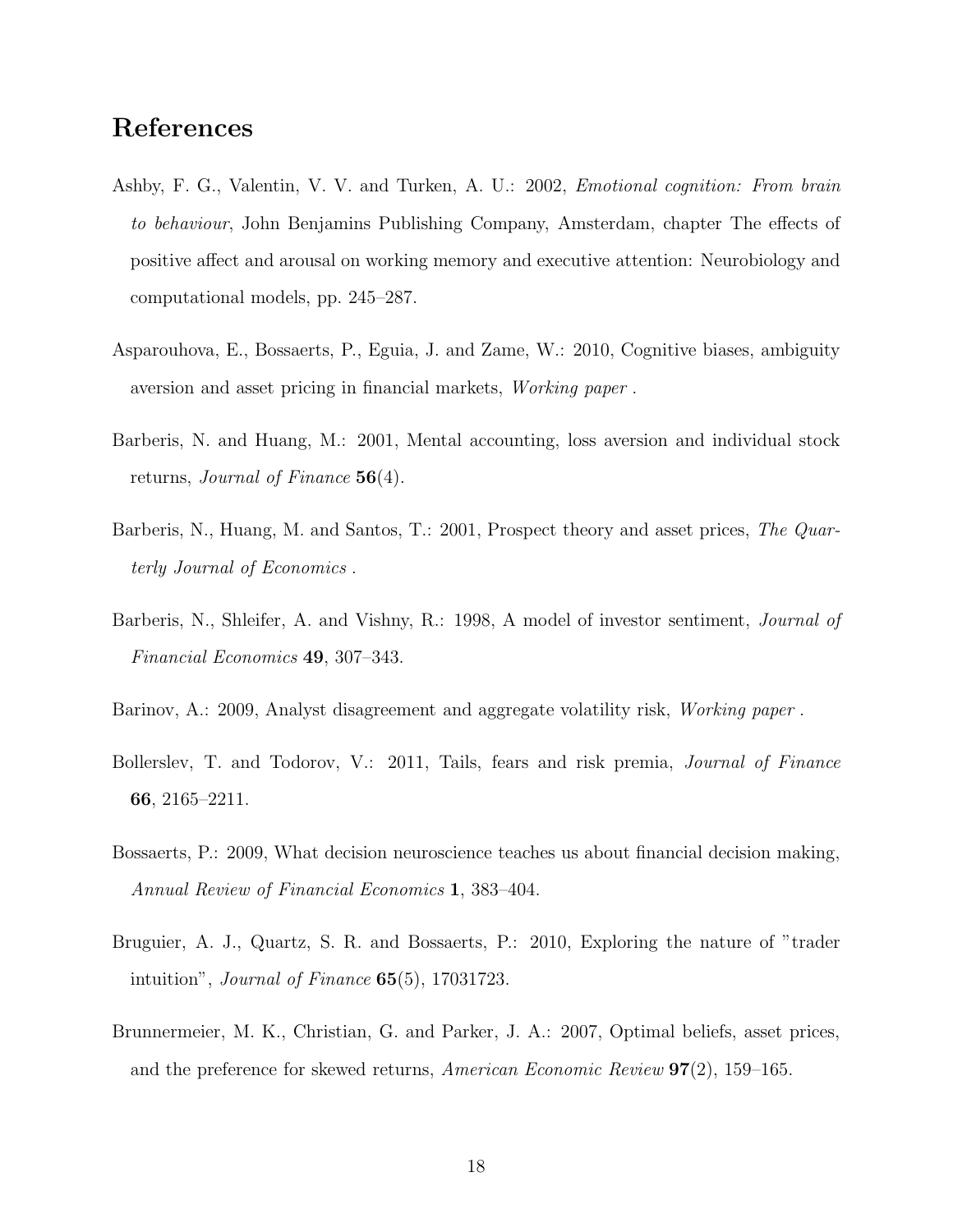- Brunnermeier, M. K. and Parker, J. A.: 2005, Optimal expectations, American Economic  $Review 95(4), 1092-1118.$
- Campbell, J. Y., Lettau, M., Malkiel, B. G. and Xu, Y.: 2001, Have individual stocks become more volatile? An empirical exploration of idiosyncratic risk, Journal of Finance  $56(1), 1-43.$
- Carlin, B., Kogan, S. and Lowery, R.: forthcoming, Trading complex assets, Journal of Finance .
- Charness, G. and Levin, D.: 2005, When optimal choices feel wrong: A laboratory study of Bayesian updating, complexity, and affect, American Economic Review 95(4), 1300–1309.
- Cronqvist, H. and Siegel, S.: 2012, Why do individuals exhibit investment biases?, Working paper .
- Dickinson, D. and Elvevg, B.: 2009, Genes, cognition and brain through a COMT lens, Neuroscience 164(1), 72–87.
- Doll, B. B., Hutchison, K. E. and Frank, M. J.: 2011, Dopaminergic genes predict individual differences in susceptibility to confirmation bias, *Journal of Neuroscience* 31(16), 61886198.
- Elmerick, S. A., P, M. C. and Fox, J. J.: 2002, Use of financial planners by U.S. households, Financial Services Review 11, 217–231.
- Eppinger, B., Herbert, M. and Kray, J.: 2010, We remember the good things: Age differences in learning and memory, Neurobiology of Learning and Memory 93, 515–521.
- Frank, M. J., Moustafa, A. A., Haughey, H. M., Curran, T. and Hutchison, K. E.: 2007, Genetic triple dissociation reveals multiple roles for dopamine in reinforcement learning, Proceeding of the National Academy of Sciences 104(41), 16311–16316.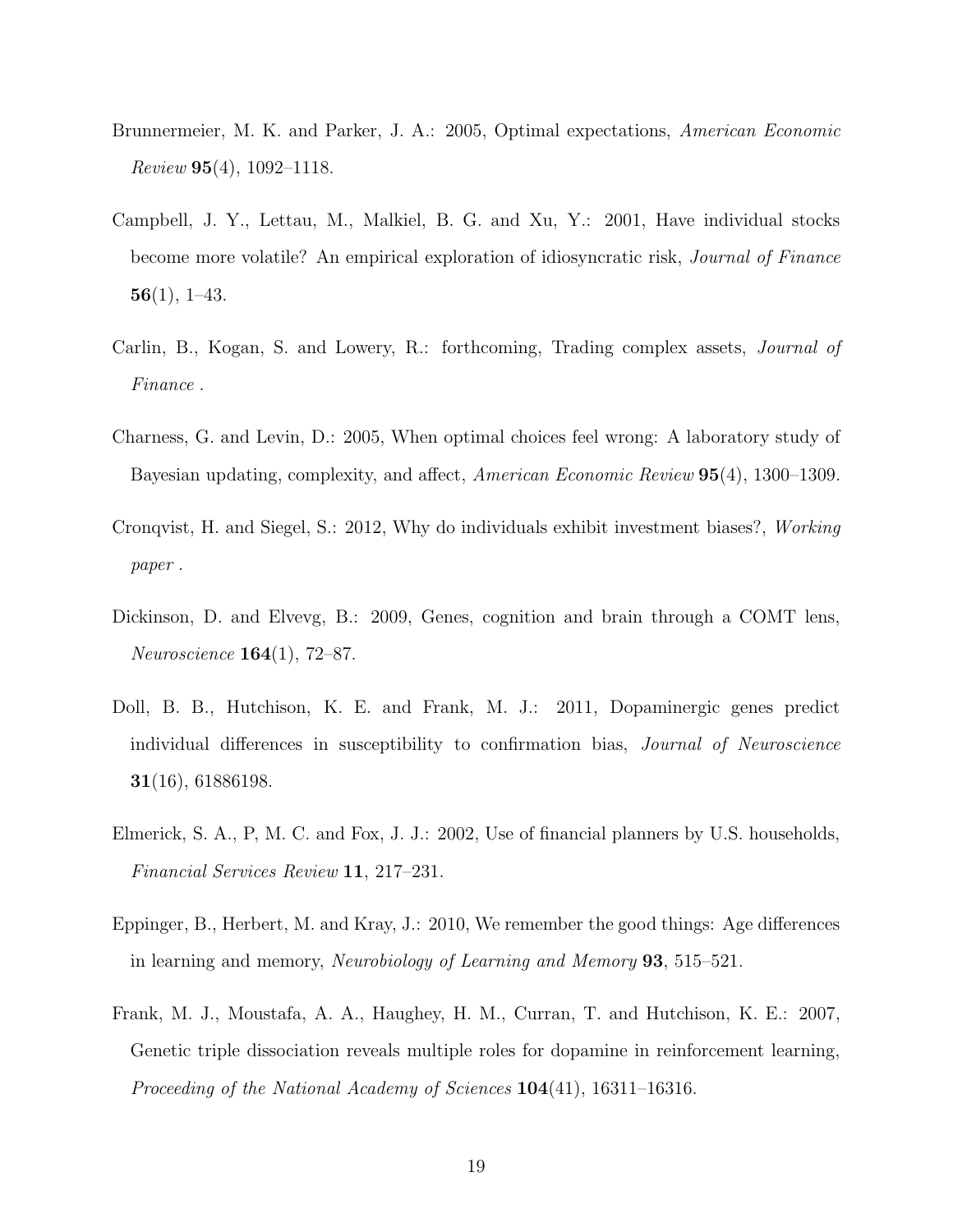- Froot, K. A.: 2001, The market for catastrophe risk: a clinical examination, *Journal of* Financial Economics 60, 529–571.
- Gabaix, X.: 2011, A sparsity-based model of bounded rationality, *Working paper*.
- Gabaix, X., Laibson, D., Moloche, G. and Weinberg, S.: 2006, Costly information acquisition: Experimental analysis of a boundedly rational model, American Economic Review  $96(4)$ , 1043–1068.
- Gennaioli, N. and Shleifer, A.: 2010, What comes to mind, *Quarterly Journal of Economics* 125(4), 1399–1433.
- Guiso, L., Sapienza, P. and Zingales, L.: 2011, Time varying risk aversion, *Working paper*.
- Kacperczyk, M., Van Nieuwerburgh, S. and Veldkamp, L.: 2011, Rational attention allocation over the business cycle.
- Kahneman, D. and Tversky, A.: 1979, Prospect theory: An analysis of decision under risk, Econometrica 47, 263–291.
- Kluger, B. D. and Wyatt, S. B.: 2004, Are judgment errors reflected in market prices and allocations? Experimental evidence based on the Monty Hall problem, Journal of Finance 59, 969–997.
- Knutson, B. and Bossaerts, P.: 2007, Neural antecedents of financial decisions, Journal of Neuroscience 27(31), 8174–8177.
- Kogan, S.: 2009, Distinguishing the effect of overconfidence from rational best-response on information aggregation, Review of Financial Studies 22(5), 1889–1914.
- Kuhnen, C. M. and Knutson, B.: 2005, The neural basis of financial risk taking, Neuron 47, 763–770.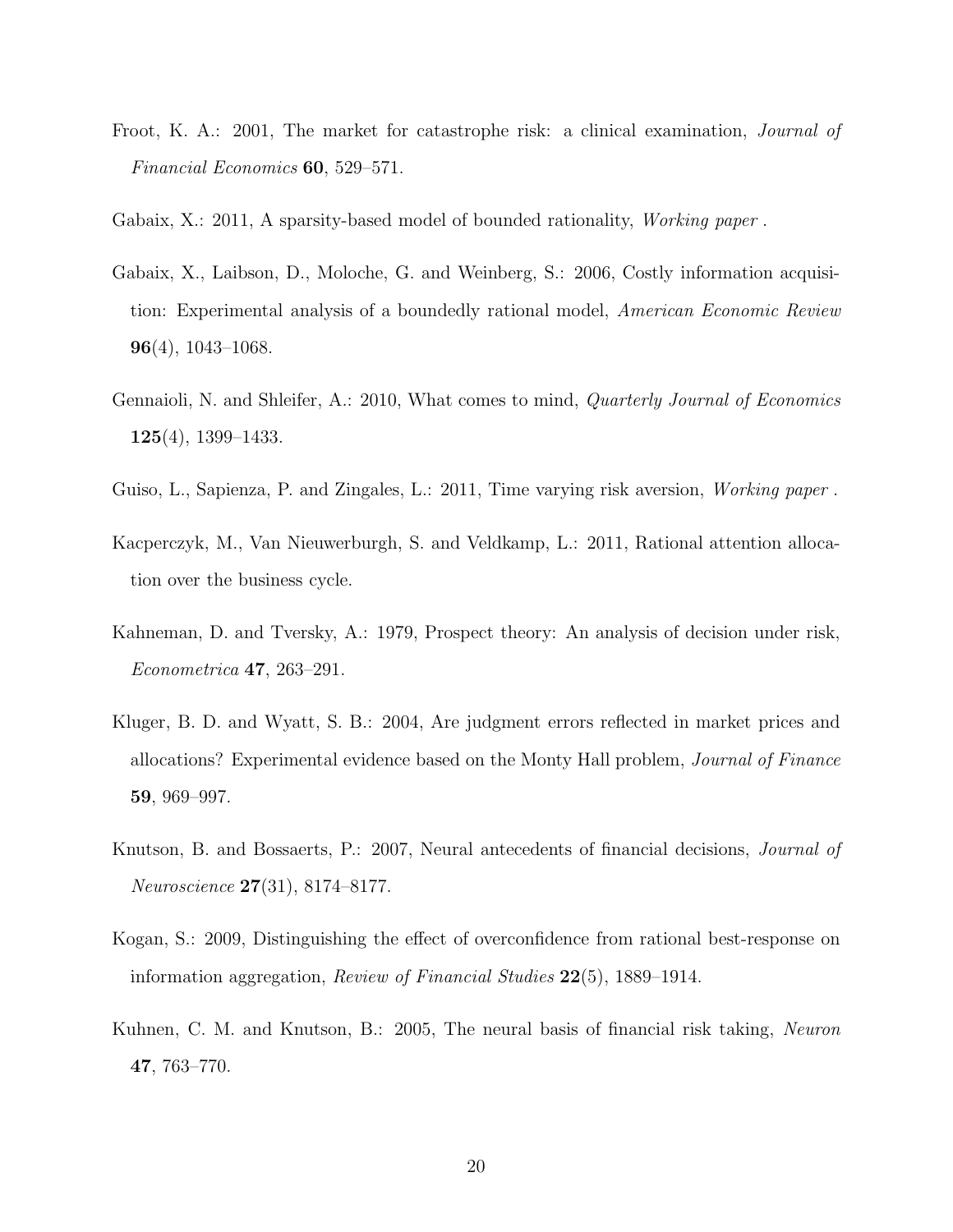- Kuhnen, C. M. and Knutson, B.: 2011, The influence of affect on beliefs, preferences, and financial decisions, Journal of Financial and Quantitative Analysis 46(3), 605–626.
- Kunreuther, H., Ginsberg, R., Miller, L., Sagi, P., Slovic, P., Borkan, B. and Katz, N.: 1978, Disaster Insurance Protection: Public Policy Lessons, Wiley Interscience.
- Lo, A. W.: 2011, *Handbook on Systemic Risk*, Cambridge University Press, chapter Fear, Greed, and Financial Crises: A Cognitive Neurosciences Perspective.
- Lo, A. W., Repin, D. V. and Steenbarger, B. N.: 2005, Fear and greed in financial markets: A clinical study of day-traders, American Economic Review 95(2), 352359.
- Lusardi, A. and Mitchell, O. S.: 2007, Baby boomer retirement security: The roles of planning, financial literacy, and housing wealth, Journal of Monetary Economics 54(205-224).
- Malmendier, U. and Nagel, S.: 2011, Depression babies: Do macroeconomic experiences affect risk-taking?, Quarterly Journal of Economics 126(1), 373–416.
- Mather, M., Mitchell, K. J., Raye, C. L., Novak, D. L., Greene, E. J. and Johnson, M. K.: 2006, Emotional arousal can impair feature binding in working memory, Journal of Cognitive Neuroscience  $18(4)$ , 614–625.
- Mather, M. and Schoeke, A.: 2011, Positive outcomes enhance incidental learning for both younger and older adults, Frontiers in Neuroscience 5(129), 1–10.
- Odean, T.: 1998, Are investors reluctant to realize their losses?, The Journal of Finance  $53(5)$ .
- Palm, R.: 1995, Earthquake Insurance: A Longitudinal Studies of California Homeowners, Boulder: Westview Press.
- Payzan-LeNestour, E.: 2010, Bayesian learning in unstable settings: Experimental evidence based on the bandit problem, Working paper .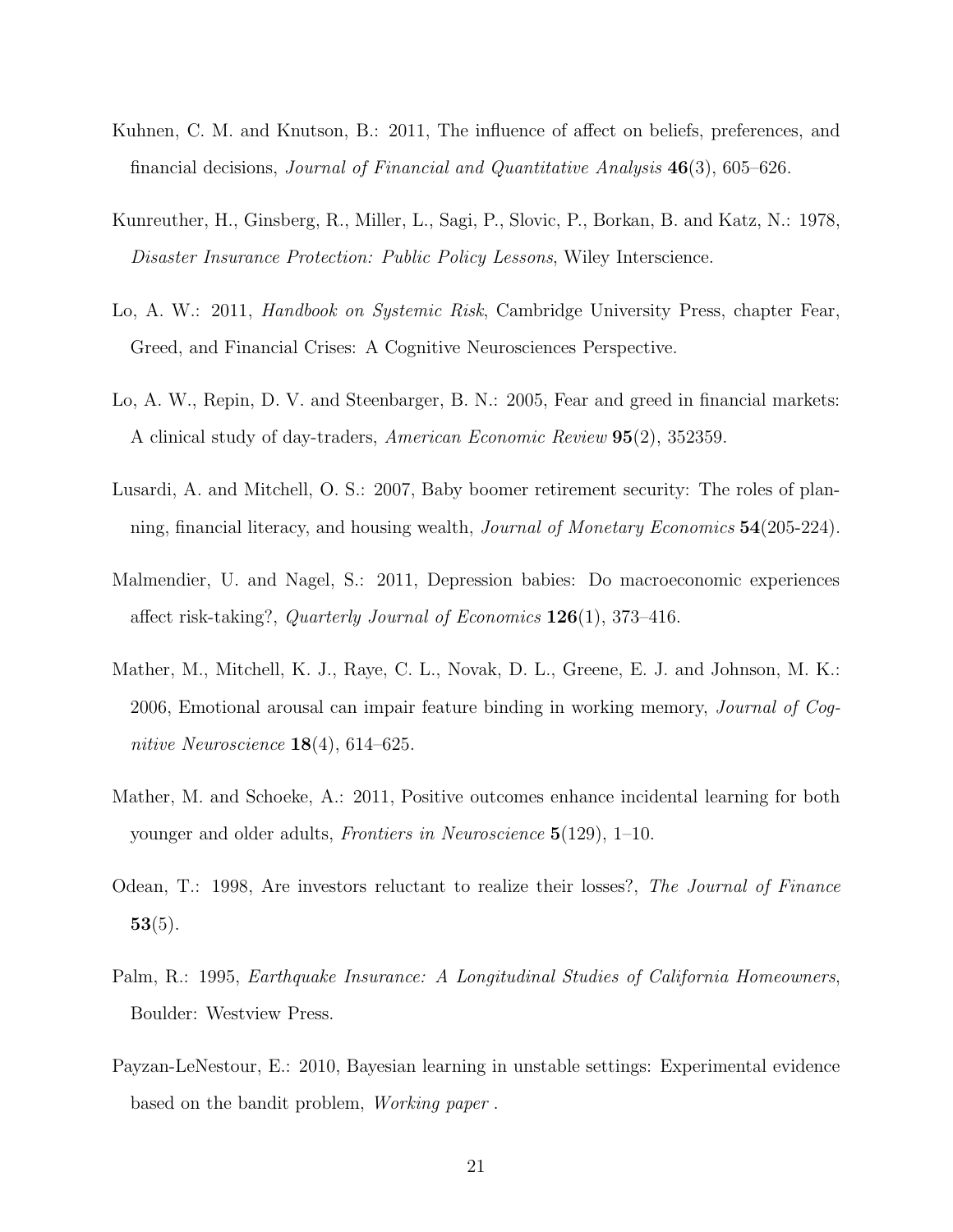Prelec, D.: 1998, The probability weighting function, *Econometrica* **66**(3), 497–527.

- Samanez-Larkin, G., Kuhnen, C. M. and Knutson, B.: 2011, Gain and loss learning differentially contribute to life financial outcomes, *PLoS ONE* 6(9).
- Schwert, G. W.: 1989, Why does stock market volatility change over time?, *Journal of* Finance 44(5), 1115–1153.
- Sokol-Hessner, P., Camerer, C. F. and Phelps, E. A.: 2012, Emotion regulation reduces loss aversion and decreases amygdala responses to losses, *Social Cognitive and Affective* Neuroscience forthcoming.
- Sokol-Hessner, P., Hsu, M., Curley, N. G., Delgado, M. R., Camerer, C. F. and Phelps, E. A.: 2009, Thinking like a trader selectively reduces individuals loss aversion, Proceedings of the National Academy of Sciences  $106(13)$ , 5035–5040.
- Todorov, V.: 2010, Variance risk premium dynamics: The role of jumps, Review of Financial Studies 23, 345–383.
- Van Nieuwerburgh, S. and Veldkamp, L.: 2010, Information acquisition and underdiversification, Review of Economic Studies 77(2), 779–805.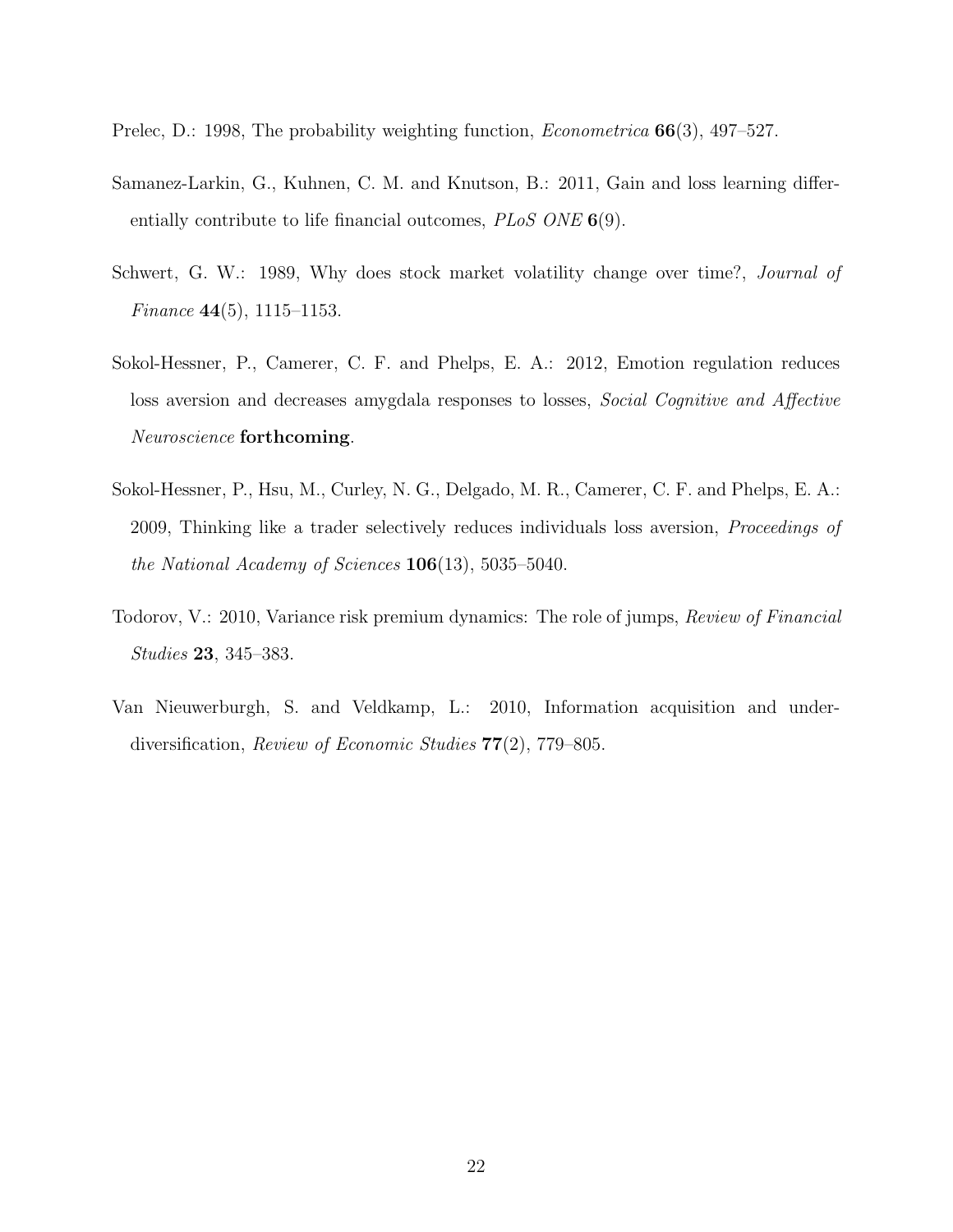### Appendix: Participant Instructions

#### Welcome to our financial decision making study!

In this study you will work on two investment tasks. In one task you will repeatedly invest in one of two securities: a risky security (i.e., a stock with risky payoffs) and a riskless security (i.e., a bond with a known payoff), and will provide estimates as to how good an investment the risky security is. In the other task you are only asked to provide estimates as to how good an investment the risky security is, after observing its payoffs.

In either task, there are two types of conditions you can face: the GAIN and the LOSS conditions. In the GAIN condition, the two securities will only provide POSITIVE payoffs. In the LOSS condition, the two securities will only provide NEGATIVE payoffs.

## Details for the Investment Choice and Investment Evaluation Task: Specific details for the GAIN condition:

In the GAIN condition, on any trial, if you choose to invest in the bond, you get a payoff of \$6 for sure at the end of the trial. If you choose to invest in the stock, you will receive a dividend which can be either \$10 or \$2.

The stock can either be good or bad, and this will determine the likelihood of its dividend being high or low. If the stock is good then the probability of receiving the \$10 dividend is 70% and the probability of receiving the \$2 dividend is 30%. The dividends paid by this stock are independent from trial to trial, but come from this exact distribution. In other words, once it is determined by the computer that the stock is good, then on each trial the odds of the dividend being \$10 are 70%, and the odds of it being \$2 are 30%. If the stock is bad then the probability of receiving the \$10 dividend is 30% and the probability of receiving the \$2 dividend is 70%. The dividends paid by this stock are independent from trial to trial, but come from this exact distribution. In other words, once it is determined by the computer that the stock is bad, then on each trial the odds of the dividend being \$10 are 30%, and the odds of it being \$2 are 70%.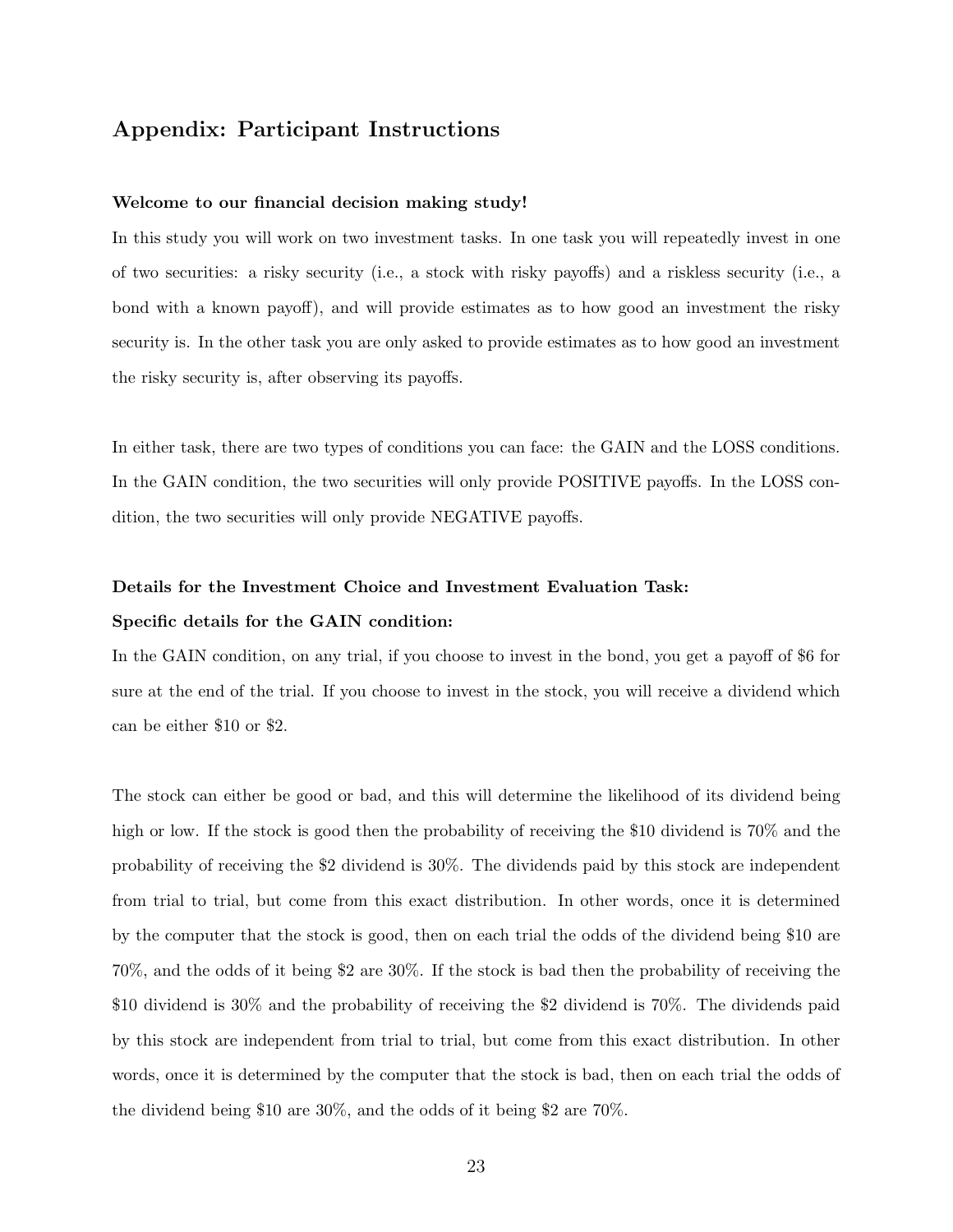#### Specific details for the LOSS condition:

In the LOSS condition, on any trial, if you choose to invest in the bond, you get a payoff of -\$6 for sure at the end of the trial. If you choose to invest in the stock, you will receive a dividend which can be either -\$10 or -\$2.

The stock can either be good or bad, and this will determine the likelihood of its dividend being high or low. If the stock is good then the probability of receiving the -\$10 dividend is 30% and the probability of receiving the -\$2 dividend is 70%. The dividends paid by this stock are independent from trial to trial, but come from this exact distribution. In other words, once it is determined by the computer that the stock is good, then on each trial the odds of the dividend being -\$10 are 30%, and the odds of it being -\$2 are 70%. If the stock is bad then the probability of receiving the -\$10 dividend is 70% and the probability of receiving the -\$2 dividend is 30%. The dividends paid by this stock are independent from trial to trial, but come from this exact distribution. In other words, once it is determined by the computer that the stock is bad, then on each trial the odds of the dividend being -\$10 are 70%, and the odds of it being -\$2 are 30%.

#### In both GAIN and LOSS conditions:

In each condition, at the beginning of each block of 6 trials, you do not know which type of stock the computer selected for that block. You may be facing the good stock, or the bad stock, with equal probability.

On each trial in the block you will decide whether you want to invest in the stock for that trial and accumulate the dividend paid by the stock, or invest in the riskless security and add the known payoff to your task earnings.

You will then see the dividend paid by the stock, no matter if you chose the stock or the bond.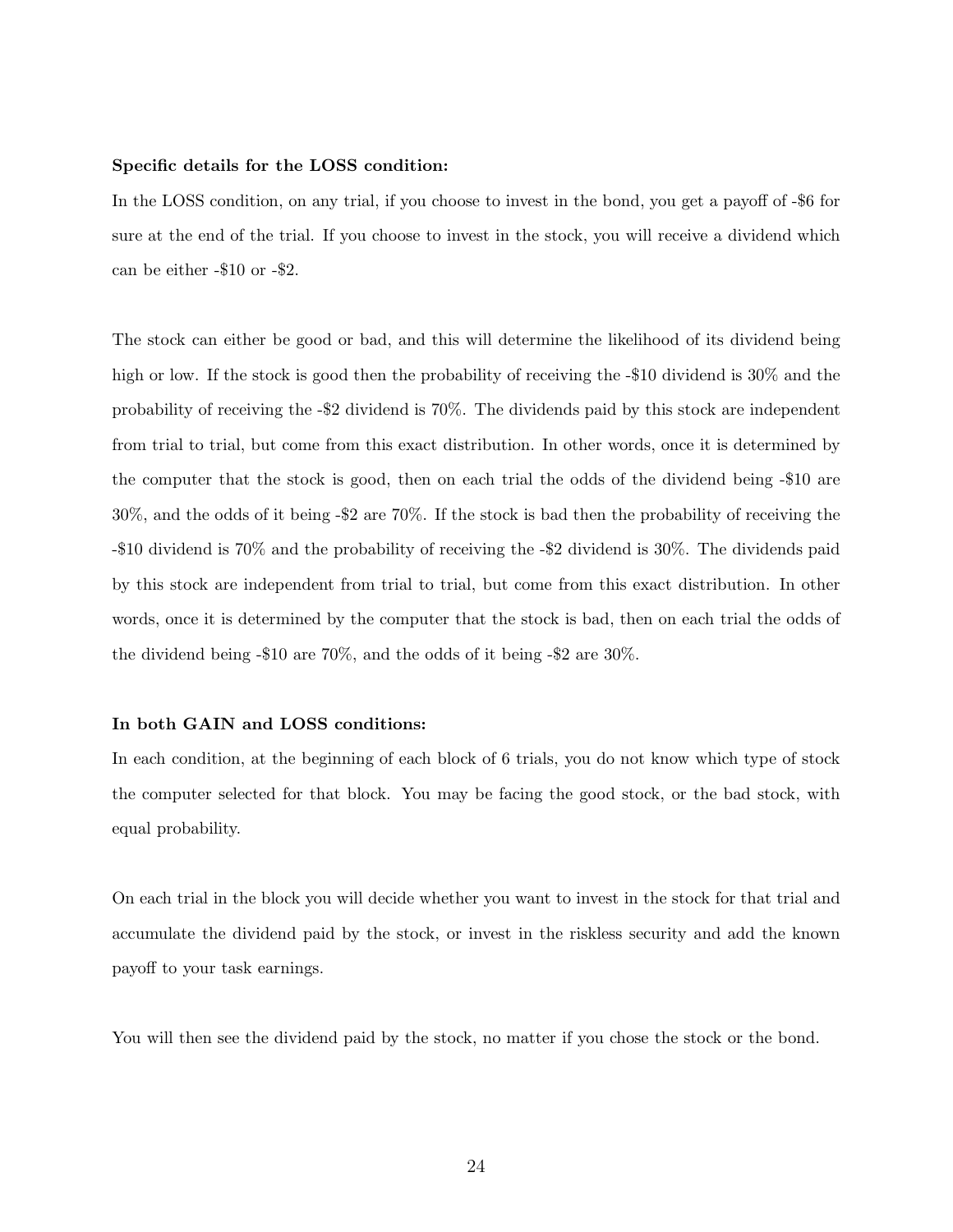After that we will ask you to tell us two things: (1) what you think is the probability that the stock is the good one (the answer must be a number between 0 and  $100$  - do not add the  $\%$  sign, just type in the value) (2) how much you trust your ability to come up with the correct probability estimate that the stock is good. In other words, we want to know how confident you are that the probability you estimated is correct. (answer is between 1 and 9, with 1 meaning you have the lowest amount of confidence in your estimate, and 9 meaning you have the highest level of confidence in your ability to come up with the right probability estimate)

There is always an objective, correct, probability that the stock is good, which depends on the history of dividends paid by the stock already. For instance, at the beginning of each block of trials, the probability that the stock is good is exactly 50%, and there is no doubt about this value.

As you observe the dividends paid by the stock you will update your belief whether or not the stock is good. It may be that after a series of good dividends, you think the probability of the stock being good is 75%. However, how much you trust your ability to calculate this probability could vary. Sometimes you may not be too confident in the probability estimate you calculated and some times you may be highly confident in this estimate. For instance, at the very beginning of each block, the probability of the stock being good is 50% and you should be highly confident in this number because you are told that the computer just picked at random the type of stock you will see in the block, and nothing else has happened since then.

Every time you provide us with a probability estimate that is within 5% of the correct value (e.g. correct probability is 80% and you say 84% , or 75%) we will add 10 cents to your payment for taking part in this study.

Throughout the task you will be told how much you have accumulated through dividends paid by the stock or bond you chose up to that point.

#### Details for the Investment Evaluation Task: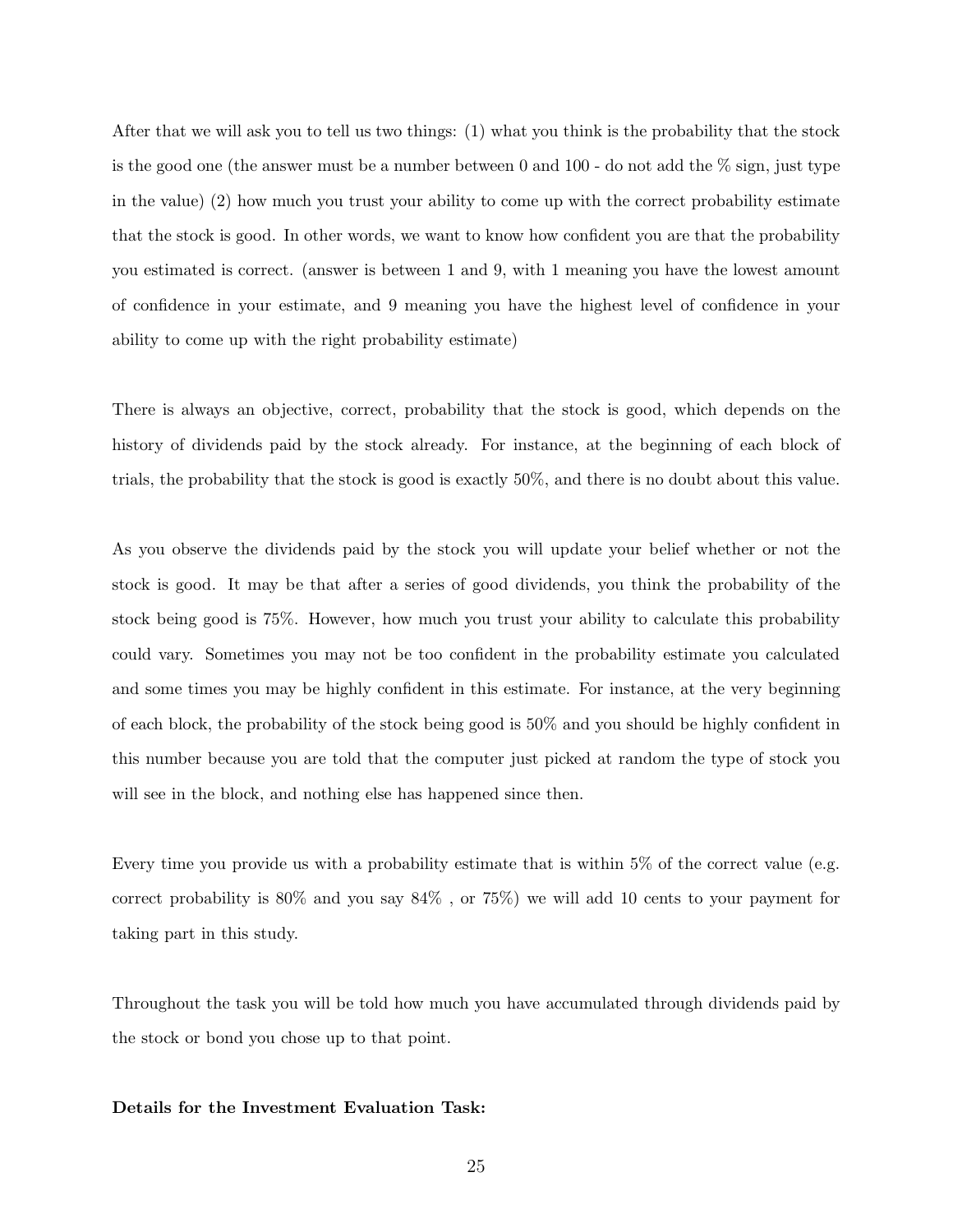This task is exactly as the task described above, except for the fact that you will not be making any investment choices. You will observe the dividends paid by the stock in either the GAIN or the LOSS conditions, and you will be asked to provide us with your probability estimate that the stock is good, and your confidence in this estimate. In this task, therefore, your payment only depends on the accuracy of your probability estimates.

#### You final pay for completing the investment tasks will be:

 $$23 + 1/10 *$  Investment Payoffs + 1/10 \* Number of accurate probability estimates,

where Investment Payoffs = Dividends of securities you chose in the experiment, in both the GAIN and the LOSS conditions.

Please note: cell phones must be off. No drinks, food or chewing gum are allowed during the experiment. Thank you!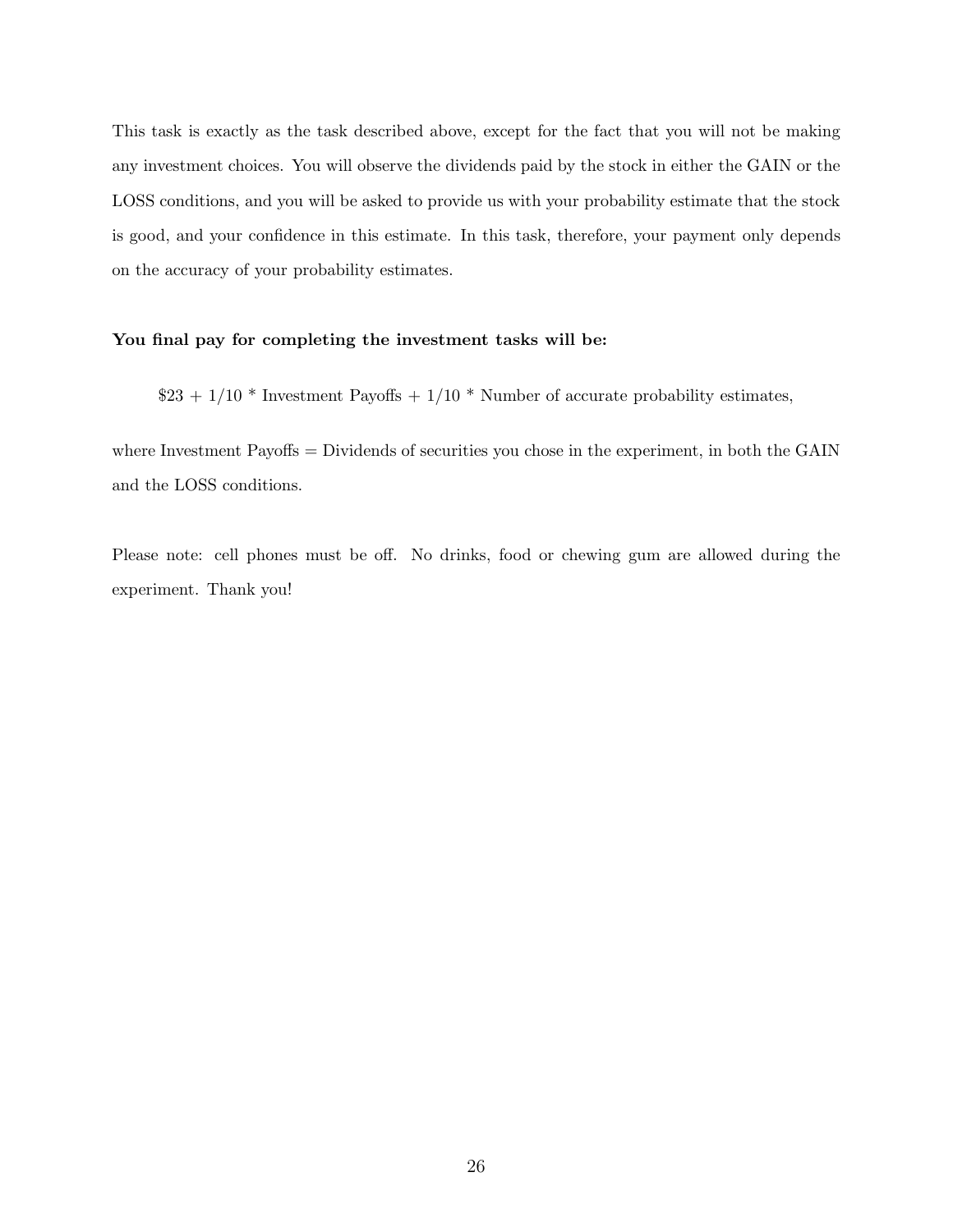

Gain Condition - Active Involvement

Figure 1: Active task: Gain condition



Loss Condition - Active Involvement

Figure 2: Active task: Loss condition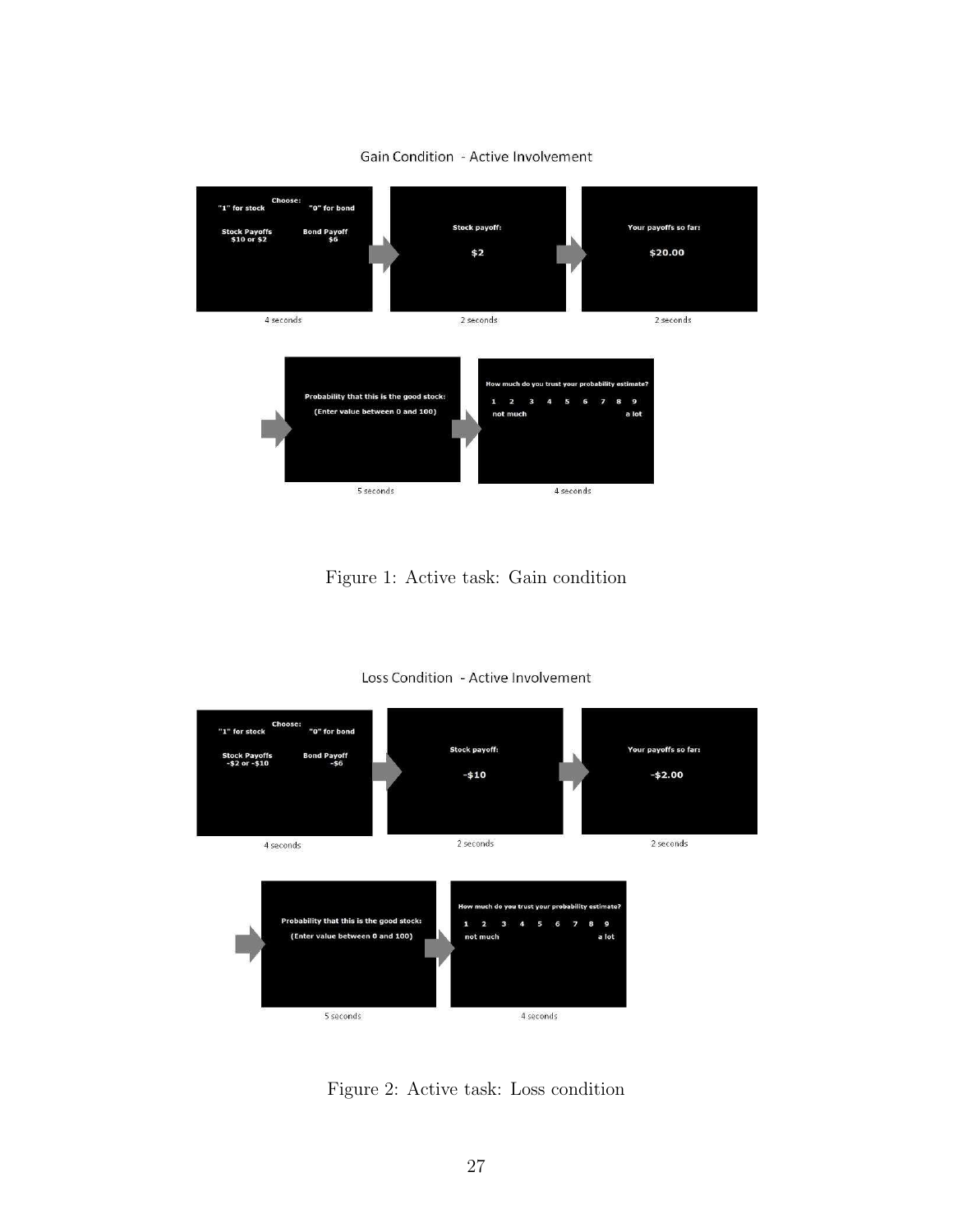

#### **Gain Condition - Passive Involvement**

Loss Condition - Passive Involvement



Figure 3: Passive task: Gain condition and Loss condition



Figure 4: Learning differs across conditions.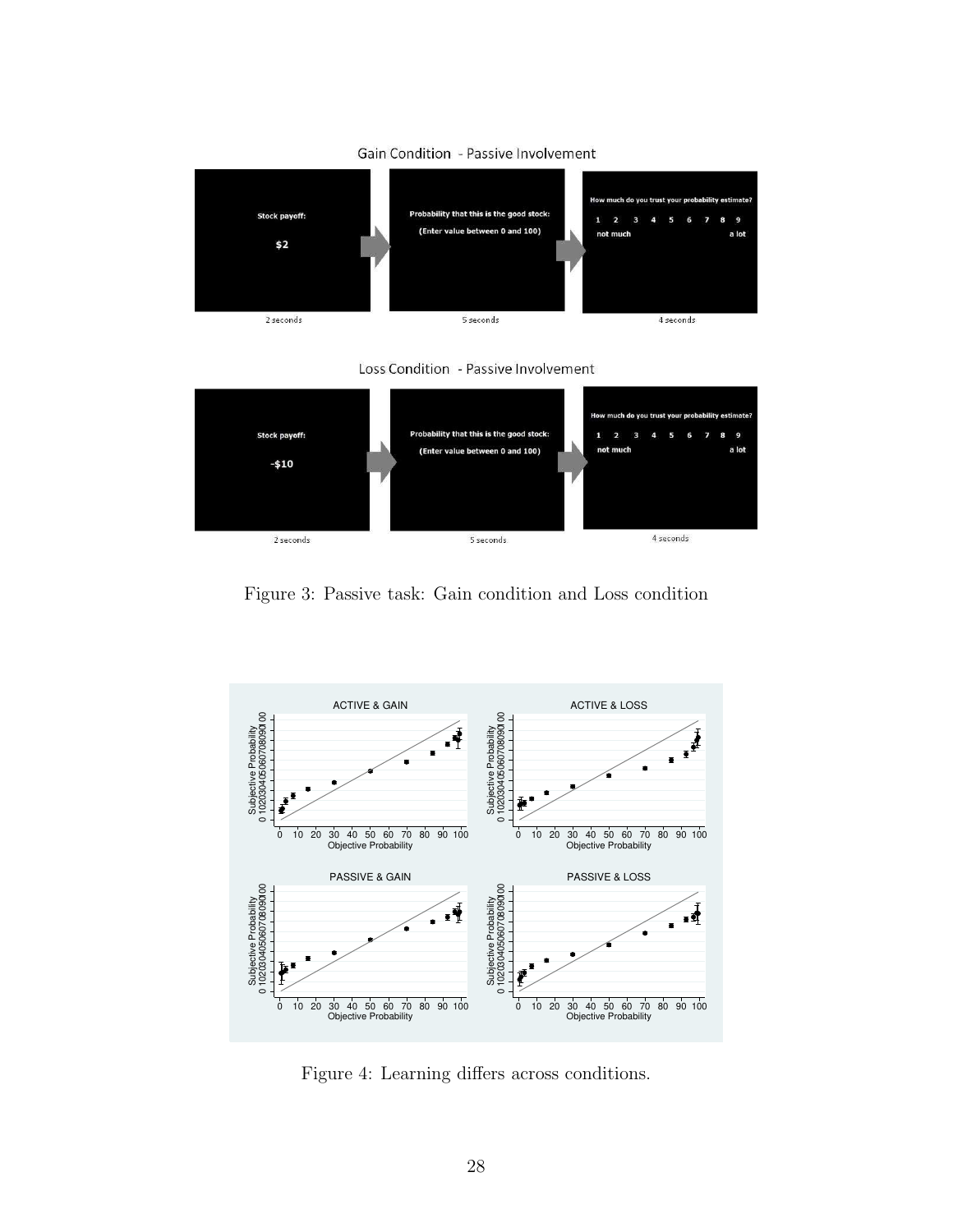

Figure 5: Correlation between the size of probability estimation errors and the number of optimal asset choices made by the 87 participants. Optimal choices refer to those of a risk-neutral Bayesian agent.



Figure 6: Left: Gain & Loss learning, within-subject correlation. Right: Active & Passive learning, within-subject correlation.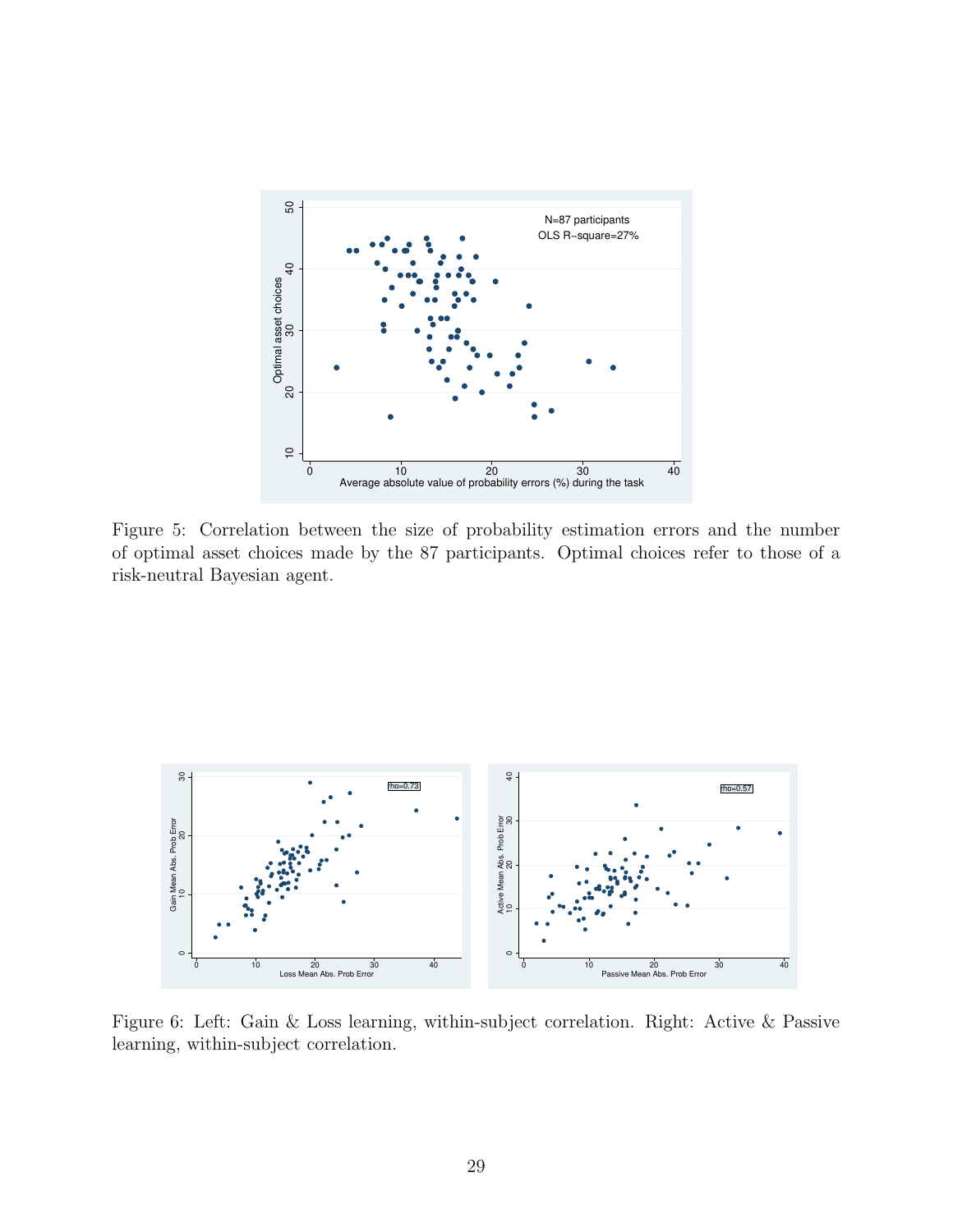

Figure 7: Learning across domains: within-subject correlations.



Figure 8: Left: Average probability estimation errors are significantly higher for the 42 participants with a low finance knowledge score (i.e., those who made at least one mistake when answering the portfolio return question asked after the experimental task), relative to the 45 participants with a high finance knowledge score (i.e., those who made no mistake answering the portfolio return question). Right: Average probability estimation errors are significantly higher for the 68 participants with other variants of the COMT genotype, relative to the 19 participants who have the  $Met/Met$  genotype. These differences are significant at conventional levels ( $p < 0.05$  or better).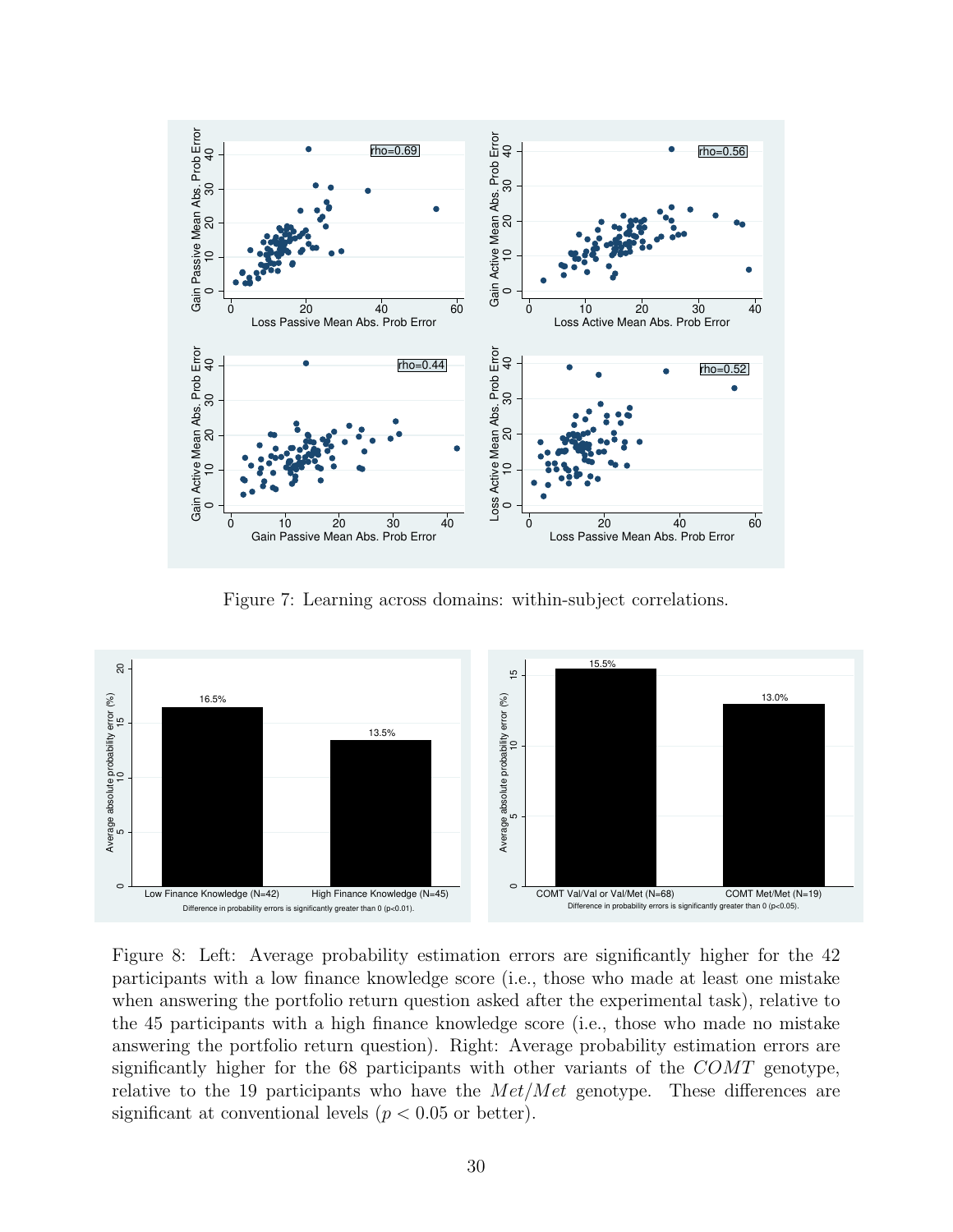

Figure 9: Left: The average number of optimal choices is significantly lower for the 42 participants with a low finance knowledge score (i.e., those who made at least one mistake when answering the portfolio return question asked after the experimental task), relative to the 45 participants with a high finance knowledge score (i.e., those who made no mistake answering the portfolio return question). Right: The average number of optimal choices is significantly lower for the 68 participants with other variants of the COMT genotype, relative to the 19 participants who have the  $Met/Met$  genotype. These differences are significant at conventional levels  $(p < 0.05)$ .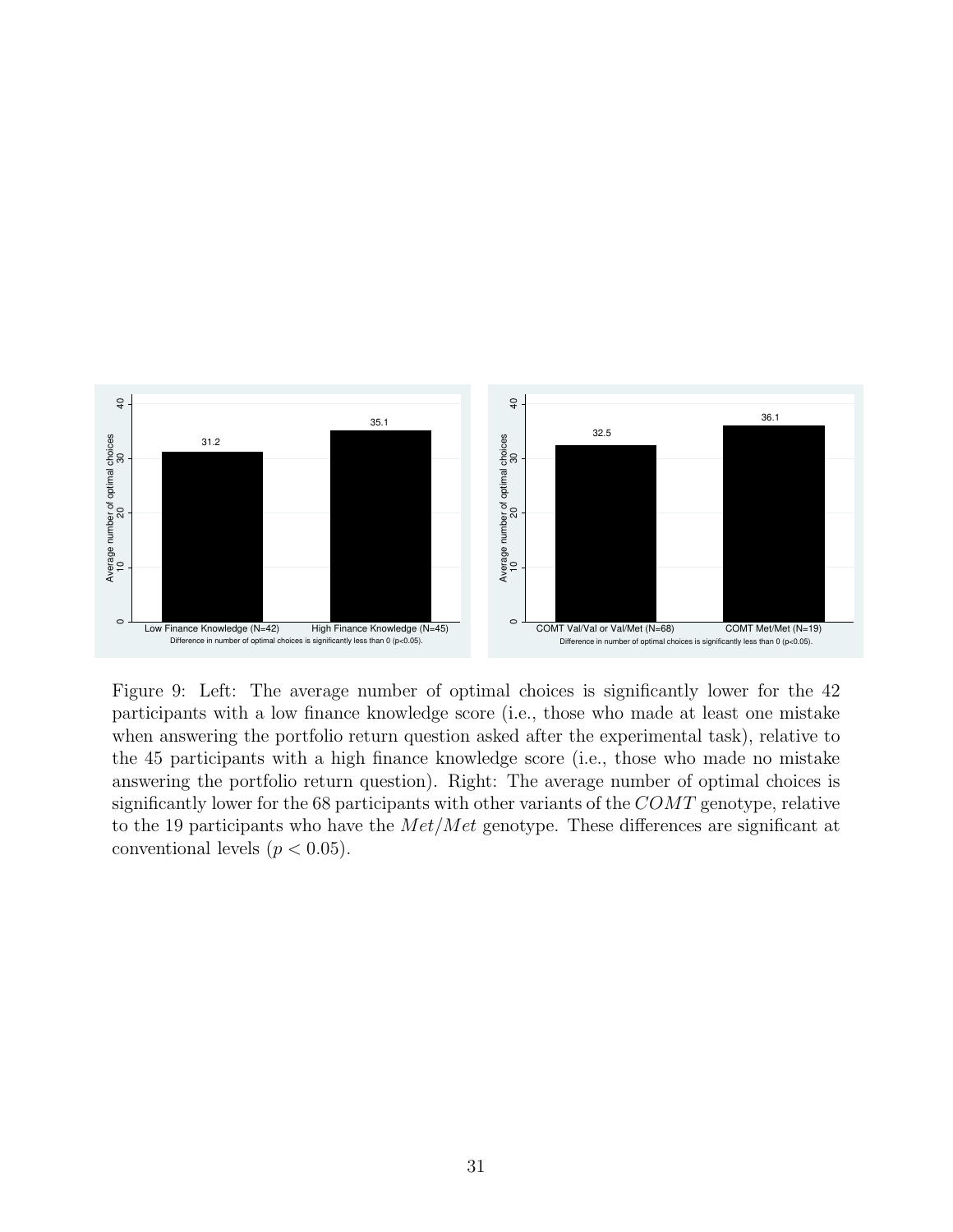|                       |               |                                                 | Financial                                 | COMT        |  |  |
|-----------------------|---------------|-------------------------------------------------|-------------------------------------------|-------------|--|--|
| Gender                | Age (years)   | Ethnicity                                       | knowledge                                 | genotype    |  |  |
| Male: 37              | Mean: $20$    |                                                 | Caucasian:44 Score of 3:45 $Met/Met$ : 19 |             |  |  |
| Female: 50            | St. Dev.: 1.6 |                                                 | Asian: 20 Score of 2:24                   | Val/Met: 34 |  |  |
|                       |               | Range: 18-29 African-American: 8 Score of 1: 17 |                                           | Val/Val: 34 |  |  |
|                       |               |                                                 | Indian: $8$ Score of 0: 1                 |             |  |  |
|                       |               | Hispanic: 7                                     |                                           |             |  |  |
| $N = 87$ participants |               |                                                 |                                           |             |  |  |

Table 1: Summary statistics.

Table 2: Probability estimation errors and their dependence on context and type of information received. The dependent variable in these OLS regressions is the absolute value of the probability estimation error made by participant  $i$  in a given trial  $t$  (i.e., the absolute value of the difference between the subjective probability estimate and the objective Bayesian probability that the stock pays dividends from the better distribution, given the information seen so far by the participant). Constant term included, omitted here for brevity. Robust standard errors are clustered by subject.

| Dependent                |                                                |              |              |               |           |              |              |
|--------------------------|------------------------------------------------|--------------|--------------|---------------|-----------|--------------|--------------|
| variable                 | <i>Absolute Probability Error<sub>it</sub></i> |              |              |               |           |              |              |
|                          |                                                |              |              |               |           |              | Trials with  |
|                          |                                                | Active       | Passive      |               | Gain      | Loss         | objective    |
|                          | All                                            | trials       | trials       | All           | trials    | trials       | posteriors   |
|                          | trials                                         | only         | only         | trials        | only      | only         | $> 50\%$     |
| Loss trial <sub>it</sub> | 1.86                                           | 2.56         | 1.16         |               |           |              | 4.31         |
|                          | $(3.88)$ ***                                   | $(3.95)$ *** | $(1.83)^{*}$ |               |           |              | $(6.71)$ *** |
| Passive trial $_{it}$    |                                                |              |              | $-1.06$       | $-0.36$   | $-1.76$      |              |
|                          |                                                |              |              | $(-1.72)^{*}$ | $(-0.51)$ | $(-2.23)$ ** |              |
| Adj. $R^2$               | 0.004                                          | 0.007        | 0.001        | 0.001         | 0.000     | 0.003        | 0.02         |
| Observations             | 10377                                          | 5177         | 5200         | 10377         | 5193      | 5184         | 5938         |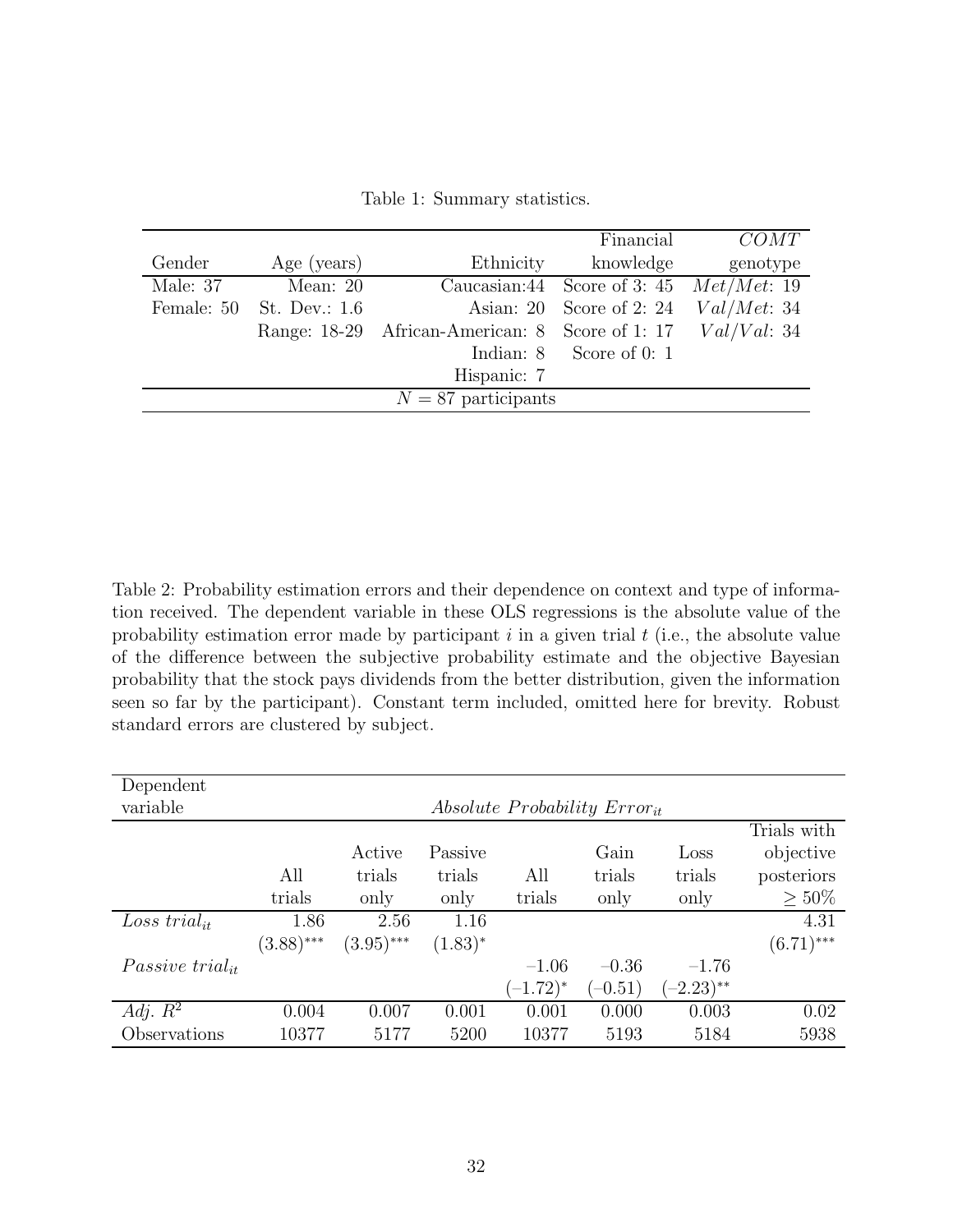Table 3: Distribution of learner types. Each participant is assigned to one of the four types below, based on whether their average of the absolute values of probability errors committed is higher in the Loss condition vs. the Gain condition, or in the Active vs. Passive trials. For example, the table shows that 36 out of 87 participants (i.e., 41%), learn worse during Loss and during Active trials, relative to the other types of trials.

| Number of participants |             |                                     |                       |  |  |
|------------------------|-------------|-------------------------------------|-----------------------|--|--|
|                        |             | Worse learning in Worse learning in |                       |  |  |
|                        | Loss trials | Gain trials                         |                       |  |  |
| Worse learning in      | 36          | 18                                  | Total: 54             |  |  |
| Active trials          | (41%)       | (21%)                               |                       |  |  |
| Worse learning in      | 21          | 12                                  | Total: 33             |  |  |
| Passive trials         | (24%)       | $(14\%)$                            |                       |  |  |
|                        | Total: 57   |                                     | Total: 30 Overall: 87 |  |  |

Table 4: Heterogeneity of learning performance across different conditions.

|                |             | Standard Deviation of Absolute Probability Errors |            |
|----------------|-------------|---------------------------------------------------|------------|
| Loss condition | 15.85\%     | Active trials                                     | 15.45\%    |
| Gain condition | 13.99%      | Passive trials                                    | 14.39%     |
| Difference     | $1.86\%***$ | <b>Difference</b>                                 | $1.06\%**$ |